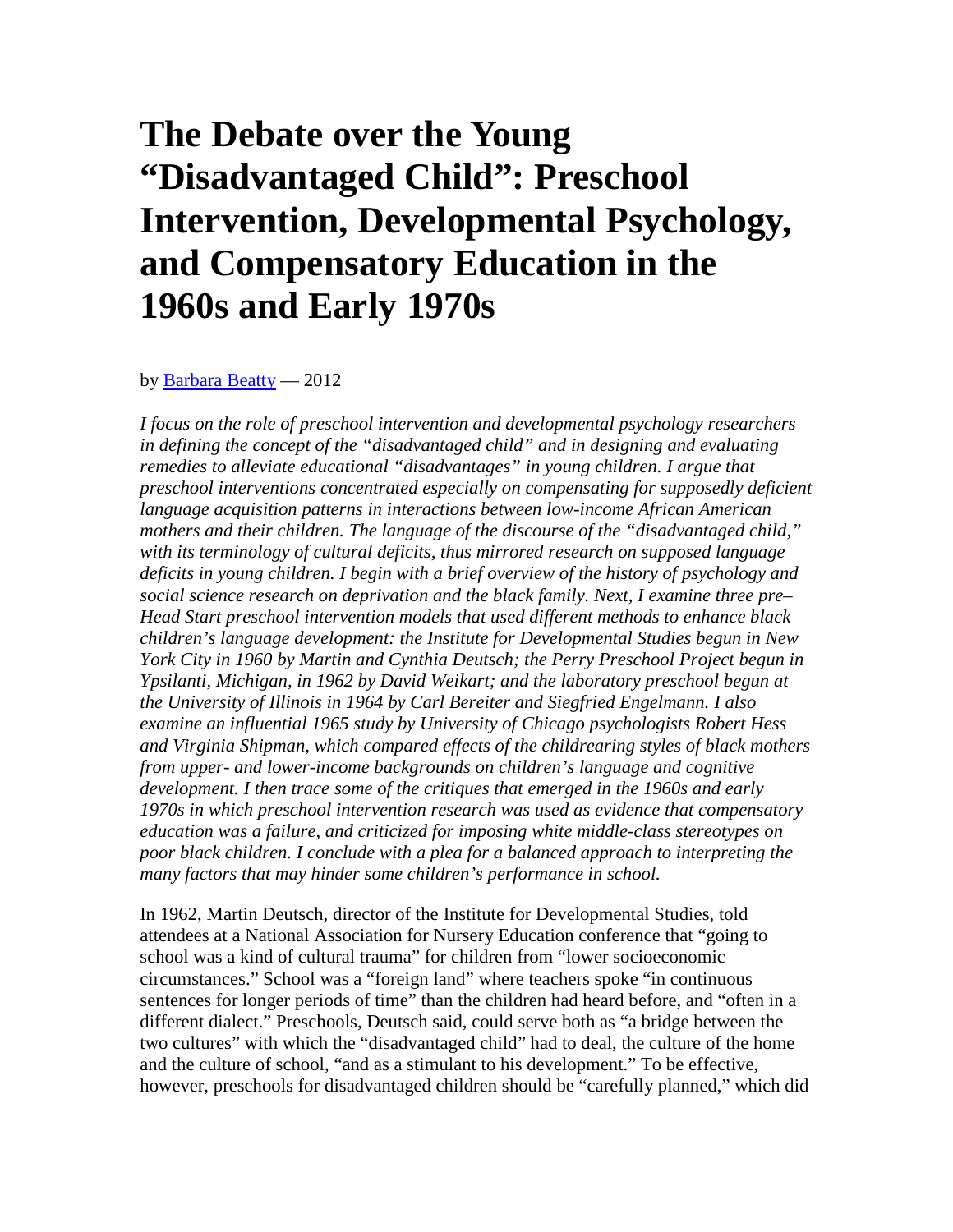"not mean regimenting the children." Instead, Deutsch recommended that preschool teachers provide the "kinds of experiences a middle-class child has."1

Deutsch's recommendations for "the disadvantaged child," the title of his influential 1967 book, are exemplary of the movement for compensatory education for young children in the 1960s, when preschools were sites for research used to identify supposed lacks in poor children's development, and to design, implement, and evaluate interventions to boost language and cognitive development and school achievement. Deutsch's specification of the kind of preschool education poor children needed is indicative of a larger debate that emerged in compensatory education over perceived cultural deficits and the imposition of white middle-class stereotypes on black children and families.<sup>2</sup> The intervention programs I examine provided enrichment primarily for black children. In fact, as journalist Fred Powledge, author of a 1976 book on the Institute for Developmental Studies, wrote, the "disadvantaged child" often "automatically" meant "*the black child."<sup>3</sup>*

Preschool intervention research provided much of what would now be called the "science-based research" that figured centrally in arguments about the effectiveness, or lack thereof, of compensatory education as a whole. What did prominent preschool intervention researchers and developmental psychologists studying young poor children in the 1960s say were the main causes of educational and developmental problems? What did these researchers recommend as remedies? How did they address issues of race, class, culture, and language? How and why was research on preschool intervention critiqued? What were some of the effects of the debate over preschool intervention on compensatory education generally?

To explore these questions, I start with a brief overview of some of the origins of research on young disadvantaged children. I then concentrate on three influential pre– Head Start preschool intervention projects: Martin Deutsch's Institute for Developmental Studies begun in the New York City Public Schools in 1960; the Perry Preschool Project begun by David Weikart in an Ypsilanti, Michigan, public school in 1962; and the laboratory preschool begun by Carl Bereiter and Siegfried Engelmann at the University of Illinois in 1964. I chose these three programs because they allow me to tease out some of the issues in the debate over the effects and effectiveness of different types of preschool interventions.<sup>4</sup> In part because of its size and complexity, and because it operated under local control as a range of qualitatively different programs, I do not directly address Head Start, although, of course, it was the largest, most significant compensatory preschool program. Along with Head Start, the three programs I discuss figured prominently in Arthur Jensen's controversial 1969 critique of compensatory education.

I next analyze an influential pre–Head Start study on black mothers and children from different social class backgrounds conducted by University of Chicago psychologists Robert Hess and Virginia Shipman, who worked with preschool intervention researchers. Published in 1965, "Early Experience and the Socialization of Cognitive Modes in Young Children," which by 1981 had become a Citation Classic, became a touchstone in debates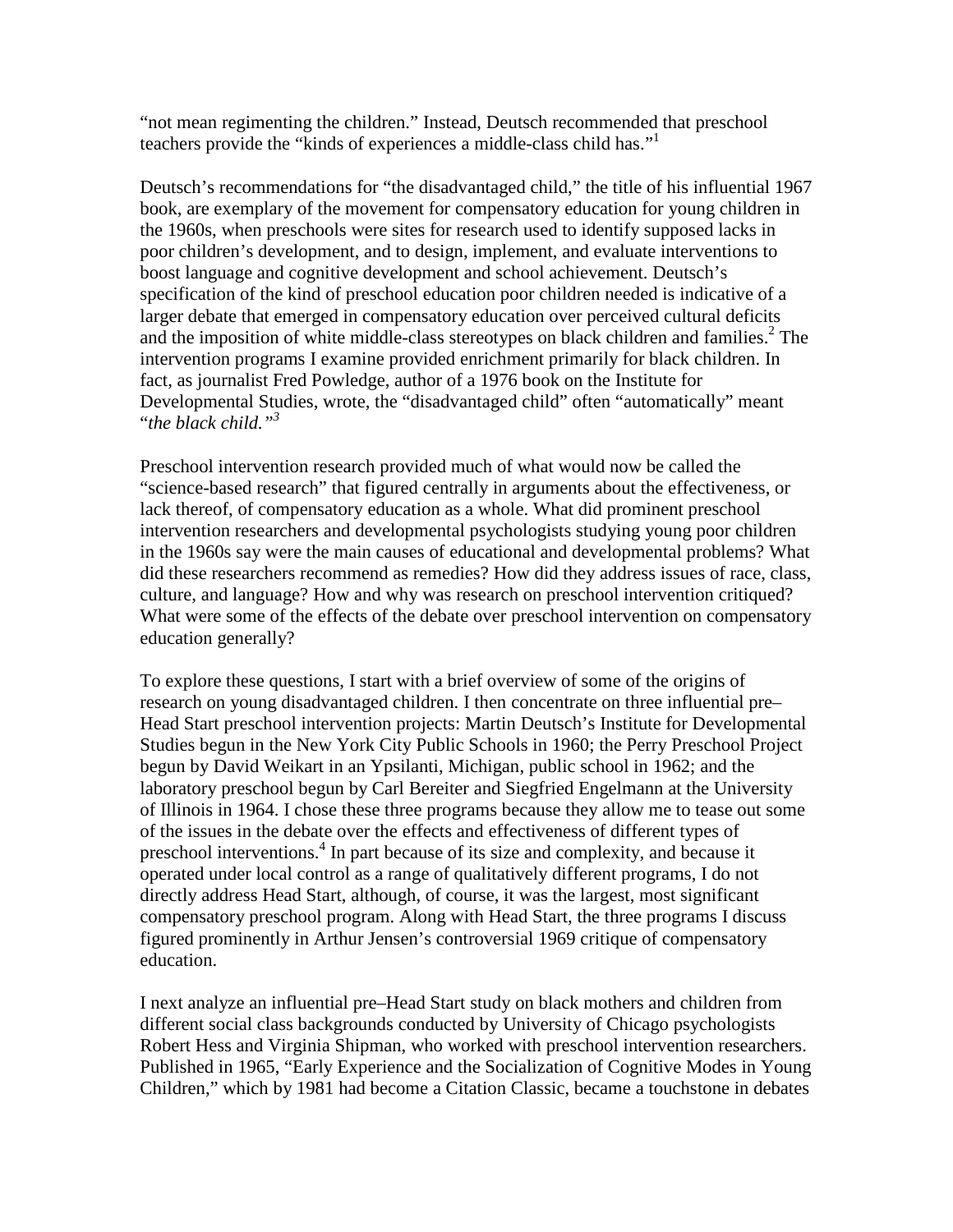about black mothers' childrearing and black children's language development. Finally, I examine some of the series of critiques of preschool intervention and compensatory education that emerged in the late 1960s and early 1970s.

The interventions and research I describe evolved during a time of intense social crisis, at the height of the civil rights movement, when sit-ins, marches, church bombings, the assassinations of Medgar Evers, Malcolm X, and Martin Luther King, and protests over school desegregation were in the nightly news. Books such as Oscar Lewis's *The Children of Sanchez* (1961) and Michael Harrington's *The Other America* (1962) publicized the "culture of poverty" and "urban crisis." Sociologists Lee Rainwater, Nathan Glazer, Thomas Pettigrew, and others drew scholarly attention to race, families, and cities. Daniel Patrick Moynihan's 1965 report *The Negro Family*, which referred to black families as "a tangle of pathology," became a lightning rod for debate.<sup>5</sup> President Lyndon Johnson passed the Civil Rights Act, the Economic Opportunity Act, and the Elementary and Secondary Education Act, and started Head Start, keystones of his Great Society and War on Poverty. Race, class, poverty, and education were on the minds of many Americans during these tumultuous times.

#### ORIGINS OF RESEARCH ON THE YOUNG "DISADVANTAGED" CHILD

Research in the 1960s on the young disadvantaged child was embedded in the long history of preschool education for poor children and research on causes of poor children's problems. Infant schools and kindergartens in the 19th century were promoted as cures for poverty, crime, and immorality. In the late 19th and early 20th centuries, psychologists and educators G. Stanley Hall, Margaret McMillan, Maria Montessori, and others began doing research on the effects of preschool education on poor children.<sup>6</sup>

With the growth of psychology, sociology, and the child sciences, preschool studies merged with broader bodies of research on biological, environmental, cultural, social, and racial influences on child development and intelligence.<sup>7</sup> In part to disprove hereditarian theories of intelligence, streams of psychologists began focusing on retardation and different forms of deprivation. In the 1930s, for instance, George Stoddard, Beth Wellman, Harold Skeels, and others associated with the Iowa Child Welfare Research Station at the University of Iowa examined the effects of sensory and maternal deprivation on orphanage children. Stoddard and Wellman also documented that preschool education could raise supposedly fixed IQ scores, findings that were much criticized.<sup>8</sup> Studies in the 1940s and 1950s by Anna Freud, Dorothy Burlingham, John Bowlby, and others on orphans, and by Rene Spitz on institutionalized children, added to concerns about maternal deprivation, as did stimulus-response research on animals.<sup>9</sup> Although connections between this deprivation research, which blurred different types of deprivation, and the concept of cultural deprivation so influential in the 1960s, were indirect, many developmental psychologists and preschool intervention researchers were aware of the links.<sup>10</sup>

Research comparing the home environments of black and white children from different social class backgrounds also contributed to the concept of cultural deprivation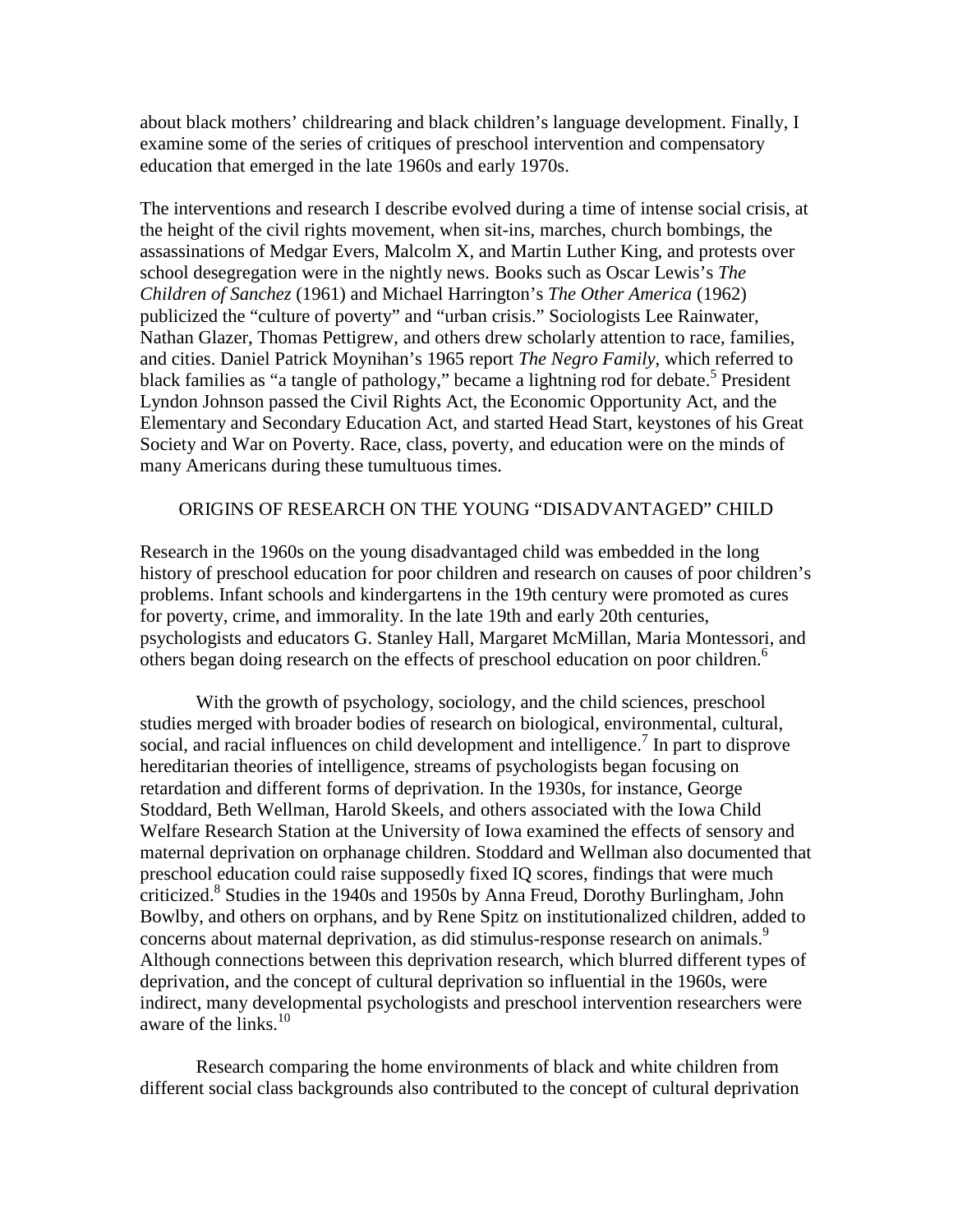in young children. Prodded by Selena Butler, president of the National Conference of Colored Parents, a committee headed by psychologist John Anderson from the University of Minnesota Institute of Child Welfare surveyed black children and families in its report for the White House Conference of 1930 on Child Health and Protection. In *The Young Child in the Home,* based on interviews with 2,758 white families and 202 African American families, Anderson and the committee documented many examples of inequality and discrimination. Compared with the average white family, more black homes were crowded and in disrepair. Black children had fewer toys and less access to playgrounds. Given these and other disparities, which existed between upper- and lowerclass white children as well, Anderson and the committee asked if the "children of the United States" could be considered to have "equal opportunities" when they grew up in such dissimilar environments. $11$ 

Although most nursery school children were white, nursery schools were sites of influential research on the effects of racism on black children. While doing her master's degree in psychology in 1939, Mamie Clark studied 300 black children in a Works Progress Administration nursery school in Washington, D.C., where she began examining young black children's racial identity. Her well-known husband was also very interested in the effects of racism on young children. Kenneth Clark's doctoral work had been supervised by Columbia University psychology professor Otto Klineberg, who had documented regional differences in black IQ test scores and contributed to Gunnar Myrdal's widely read 1944 book on racism, *An American Dilemma.* In 1946, the Clarks, who were strong preschool supporters, started the Northside Child Development Center in Harlem, where they did the research on the negative self-images of black children that led to the famous "doll studies" featured in Footnote 11 of the *Brown* case in 1954.<sup>12</sup>

In another broad strand of research debunking genetic arguments about race, social scientists began studying the effects of poverty, racism, and cultural influences on black children, families, and education. E. Franklin Frazier and others followed in the path of W. E. B. Du Bois, whose 1899 and 1908 books *The Philadelphia Negro* and *The Negro American Family*, respectively, set the tone for the field*.* In his 1932 book *The Negro Family in Chicago* and 1939 book *The Negro Family in the United States,* Frazier focused on the lasting impact of slavery and noted the "poverty and disorganization of Negro family life in the urban environment" in the North and "neglect" of many black children due to the effects of "economic and social factors."13 In his 1934 book *The Education of the Negro in the American Social Order,* Horace Mann Bond showed how racial discrimination limited black children's education*.* 14

In the 1940s, regional differences in black family life continued to be a theme. University of Chicago anthropologist and educator Allison Davis helped produce the 1941 book *Deep South,* which compared "caste and class" in the experiences of black and white children.15 With University of Chicago education professor and developmental psychologist Robert J. Havighurst, Davis also did interviews with black and white middle- and working-class mothers in Chicago, meant in part to update upon John Anderson's 1930 survey. Like many earlier researchers, Davis and Havighurst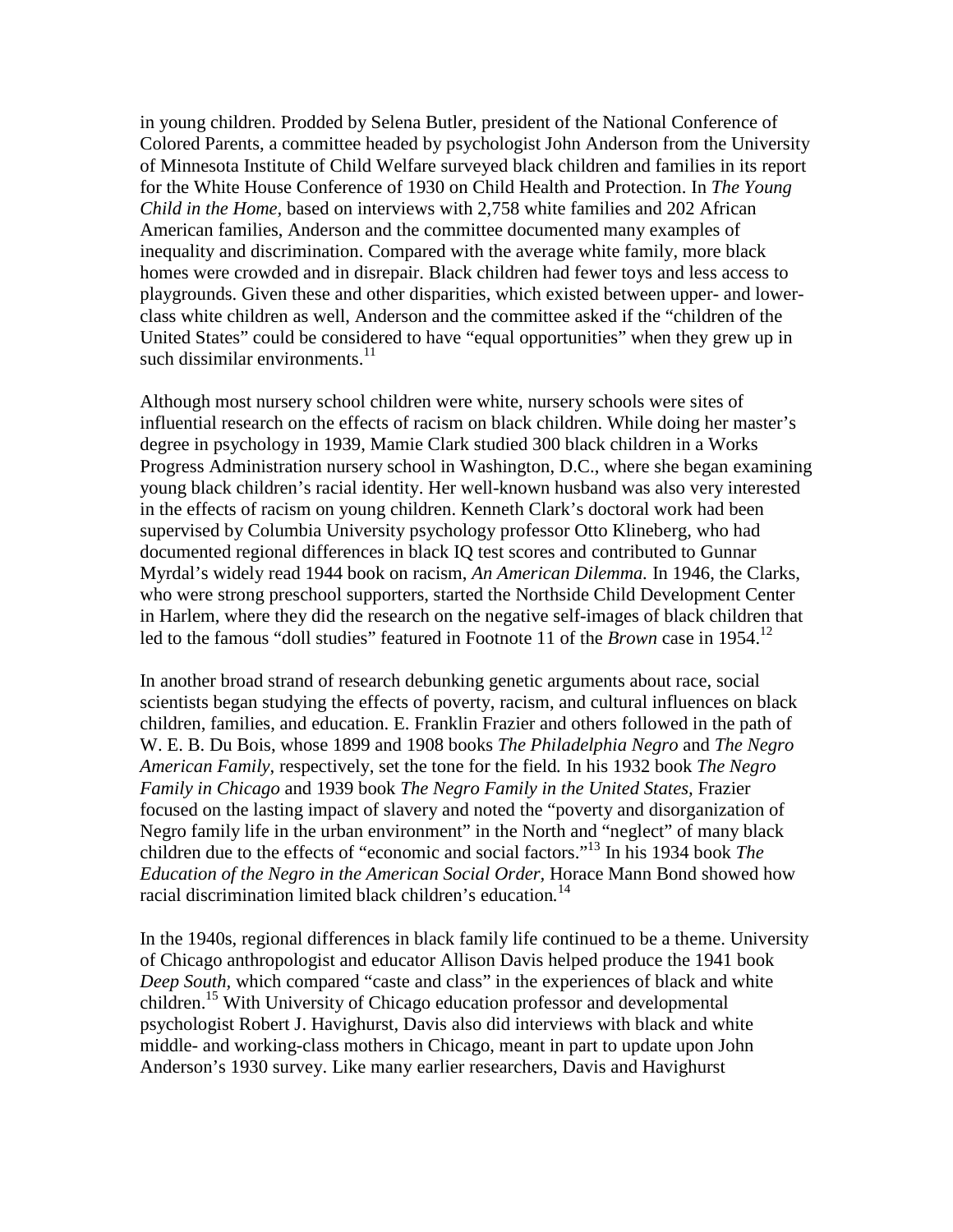emphasized that "*differences between social classes* proved greater than those between color groups."<sup>16</sup>

Highlighting the importance of language, Davis, who chaired the University of Chicago Education Department, extended his insights about race and social class to schools. In his 1948 book *Social-Class Influences on Learning*, Davis stressed the need for teachers to know "enough about the slum culture to understand what the pupil's words and learningacts mean" and expressed pessimism about "slum schools," which he termed "almost a complete failure." After critiquing language bias in IQ tests due to "vocabulary and sentence structure, as these are developed in the culture of the higher socio-economic groups," Davis went on in the 1950s to help develop a more culture-free intelligence test. $^{17}$ 

Refuting genetic arguments and documenting the importance of environment and culture continued to be central in discourse in the 1960s about poor children. Three books were especially influential. In his 1961 work *Intelligence and Experience,* developmental psychologist J. McVicker Hunt argued that in well-designed environments, young children would progress "naturally" to higher stages in Jean Piaget's theory of cognitive development. In his 1964 book *Stability and Change in Human Characteristics*, educational psychologist Benjamin Bloom stated that about 50 percent of the development of intelligence took place between birth and age four, implying that preschool education during this "critical period" of early development could permanently raise IQ. $^{18}$ 

The third book, social psychologist Frank Reissman's *The Culturally Deprived Child* (1962), was especially influential. Reissman argued that the "culturally deprived child" was not deprived of culture, but came from a culture negatively affected by poverty and discrimination that led to alienation from school. Although he put forth stereotypes such as "broken" homes and the "aggressive" physical punishment to which poor black children were subjected, and other "deficits," Reissman also pointed to "overlooked positives of disadvantaged groups," noting disadvantaged children's "hidden verbal ability" outside of school, a theme that would take on heightened importance in critiques of preschool intervention and research on black children's language acquisition.<sup>19</sup>

## THE INSTITUTE FOR DEVELOPMENTAL STUDIES

Extending earlier research on race, class, culture, and preschool education, psychologist and educator Martin Deutsch combined psychological and sociological methods in his studies of poor children's language, cognitive development, and learning. In 1960, with support from the Ford Foundation and other philanthropies, Deutsch transformed a mental health research center on learning disabilities into the Institute for Developmental Studies. Located on the edge of Harlem, the Institute was associated with the Department of Psychiatry at New York Medical College, and then in 1966 with New York University, where Deutsch became a professor of early childhood education. Working collaboratively, Deutsch, his wife Cynthia, and other researchers conducted numerous investigations on different groups of children in the New York City Public Schools.<sup>20</sup>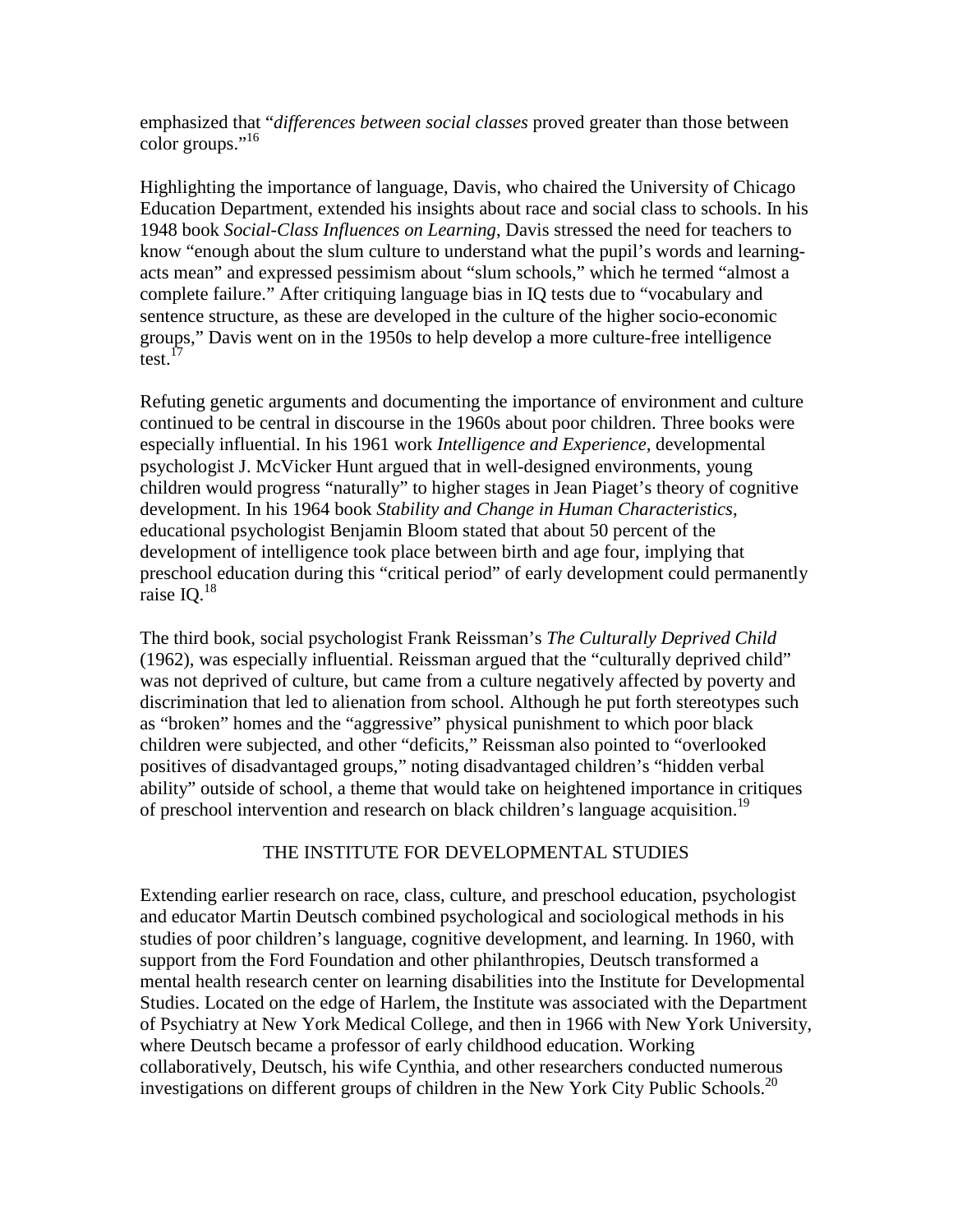Like many psychologists and sociologists before him, Deutsch and his colleagues were interested in disaggregating racial and socioeconomic variables. To do so, they collected extensive data on a sample of black and white first- and fifth-graders and their families, divided into three social-class levels by parents' employment and education. Among other variables, the six most important for predicting school problems appeared to be "Housing Dilapidation," "educational aspirational level of the parent for the child," "number of children under 18 in the home," "dinner conversation," "total number of cultural experiences anticipated by child for coming weekend," and kindergarten attendance. Based on this research, Deutsch and his colleagues designed a Deprivation index of indicators of types of "sociocultural deprivation" associated with low academic achievement $^{21}$ 

While most of the Institute's research showed that social class factors were more important than race, a few studies suggested that race was salient. When studying educational aspiration levels, for instance, Deutsch and his colleagues Richard Bloom and Martin Whiteman found that black parents had "significantly higher occupational and educational aspirations for their children" than white parents did. Bloom, Whiteman, and Deutsch attributed this to the possibility that African Americans knew that they "must aim higher and be better in order to get as far" as their white counterparts. Black parents were also more concerned about their children's reading levels in school.<sup>22</sup>

In a study on the effects of social class and race on children's language and intellectual abilities, Whiteman, Brown, and Deutsch found complicated interactions among Deprivation index variables in black and white children. The effects of socioeconomic status and Deprivation index variables on language test scores got worse over time for all the children from low socioeconomic backgrounds. The most significant racial difference was on vocabulary tests, on which black students' performance declined more rapidly than that of white students. Because Deprivation index variables tended to be independent from race and social class, Whiteman, Brown, and Deutsch concluded that ameliorating such factors as lack of kindergarten experience might have "an advantageous effect despite relatively low socioeconomic status," a strong argument for "enrichment programs." But controlling for Deprivation index variables did not explain black children's cumulative vocabulary deficit. $^{23}$ 

To get at these vocabulary differences, the Deutsches and their colleagues began examining language acquisition patterns in black families. Like many other psychologists at the time, they were influenced by the early work of British sociologist Basil Bernstein, who wrote about the "restricted" language code that Bernstein argued children from lower-class families acquired, in which they spoke informally about things in their daily lives. Bernstein contrasted this code with the more formal, "elaborated" code acquired by middle- and upper-class children, which he argued led to success in school and upward mobility. (Bernstein later modified his views and objected to how they were used.) Citing Bernstein's sociolinguistic theories, the Deutsches and their colleagues were convinced that black children were getting inadequate language stimulation at home.<sup>24</sup>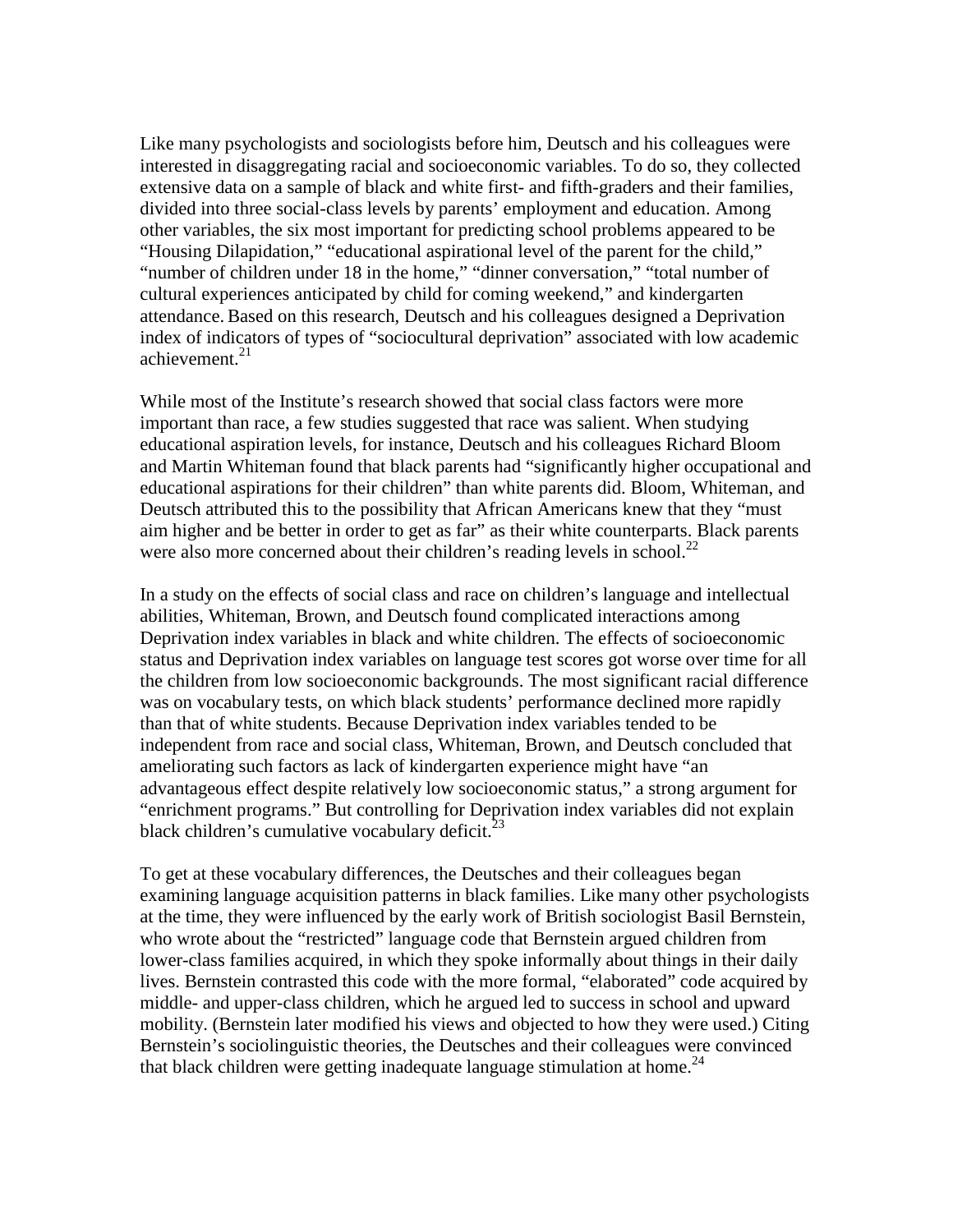Determined to raise achievement and enhance language and cognitive development, the Deutsches saw the goal of the Institute for Developmental Studies as using research, not simply generating it. As Deutsch wrote in his 1965 annual report, the Institute's studies were part of a "mutually reinforcing cycle of basic and applied research, demonstration programs, and their evaluation."<sup>25</sup> The main focus of the Institute's research was the early enrichment program that the Deutsches began in East Harlem in 1961, which by 1963 had become an experimental intervention study with control groups.

To prevent the cumulative deficits their research documented, the Deutsches designed an innovative model that may be the first example of the preschool-to-grade-three approach promoted by some education reform advocates focusing on early education today. Each year for seven years, a new group of children entered the program at age four, continued in classes with special curricula and other supports through third grade, and were compared with control groups. The 483 children in the experimental groups were black, had no physical, emotional, or behavioral problems, and were from English-speaking families who met the Institute's criteria for low socioeconomic status. Through a special arrangement with the New York City Board of Education, the Institute's classes were located in public schools, taught by teachers paid by the public schools, and selected and trained by the Institute for Developmental Studies.<sup>26</sup>

The Institute's preschool was intended to provide stimulation similar to what middleclass children supposedly received.<sup>27</sup> Deutsch said that he saw this stimulation as instilling skills, not middle-class values, a distinction that many critics of compensatory education rejected. Early training was "not a matter of inculcating middle-class values but, rather, of reinforcing the development of those underlying skills that are operationally appropriate and necessary for both successful and psychologically pleasant school learning experiences," he stated. Although these skills were "almost routinely stimulated in middle-class homes," Deutsch argued, "that did not mean that in content they are middle-class."28

Drawing on Jean Piaget's developmental psychology and other sources, the Deutsches divided the skills necessary for school success into language, conceptual abilities, reading, self-concept, and social interaction. They concentrated heavily on language development, the variable that appeared to be so important in their research. Institute for Developmental Studies researchers designed listening centers, where children listened to tapes made by their teachers and recorded and compared language samples of their own, meant to teach differences between standard and nonstandard English. A Language Master machine was used to record and play back information from laminated cards. Special Language Lotto, Matrix games, and letter form boards reinforced language skills. The teachers planned enrichment activities, took the children on field trips, and made home visits. The Deutsches also pioneered a breakfast program, started parent centers, and hired parents as community aides.<sup>29</sup>

The institute's intervention program produced positive results that were immediately picked up by the press. Although children in the treatment group gained only about three IQ points, children in the control group lost points, and the treatment group's gains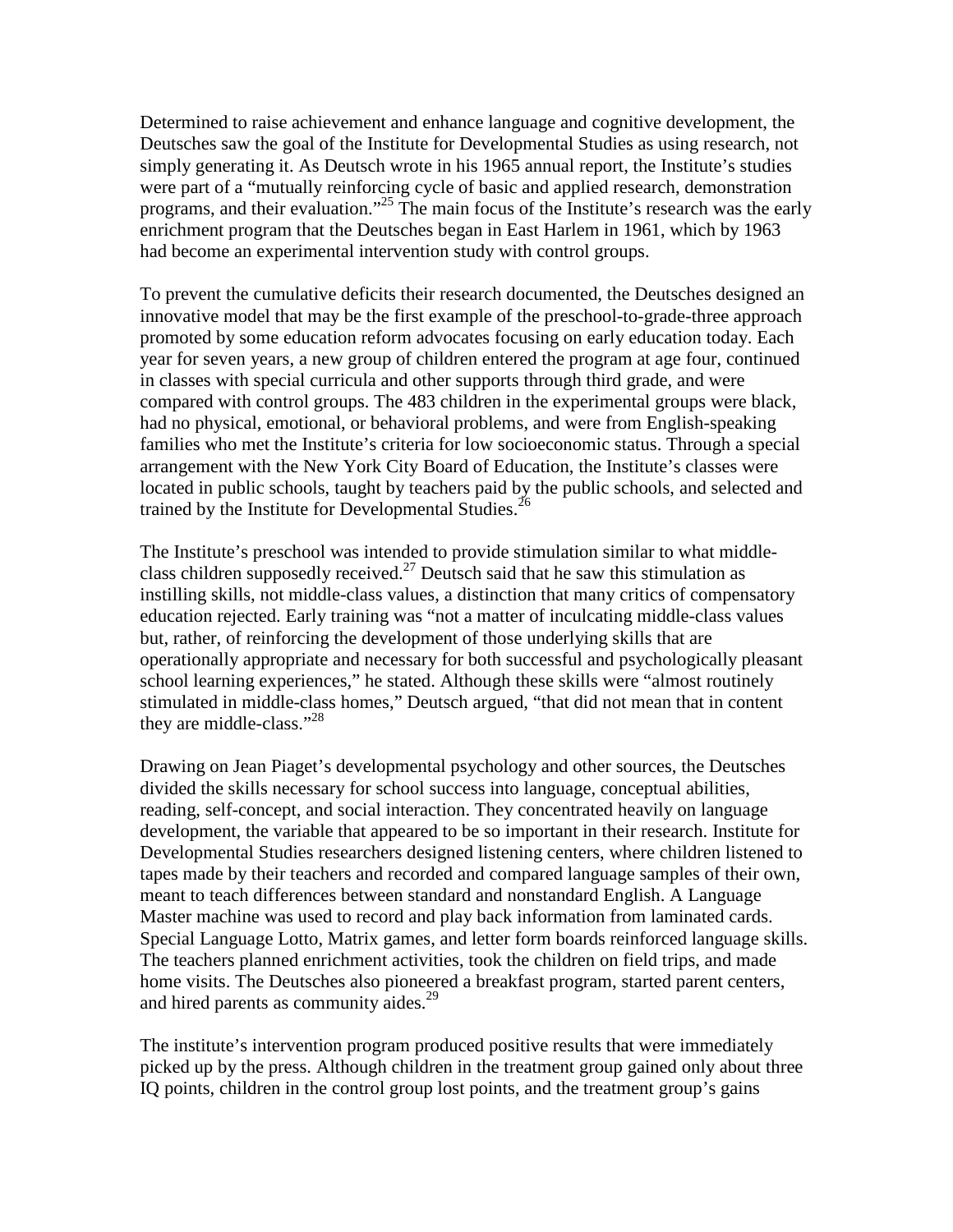increased as the children moved up in school.<sup>30</sup> Long-term gains were even more impressive. In 1964, Charles Silberman featured the program in an article in *Harper's Magazine* as a shining example of how to "reverse the effects of a starved environment." Kindergarten teachers were "speechless with enthusiasm" about how children from the Institute's preschools performed in their classes, Silberman wrote.<sup>31</sup> Silberman's piece and information about the Institute's preschools were passed around in Washington. Visitors started flooding in, including Lady Bird Johnson, who reported back to her husband. Deutsch showed off 20 of his model students in Washington. Well known after only a few years in operation, the Institute for Developmental Studies preschool intervention was used by the Johnson administration to support the proposal for Head Start $^{32}$ 

#### THE PERRY PRESCHOOL PROJECT

Like the Institute for Developmental Studies, the Perry Preschool Project brought together streams of psychology research refuting genetic causes of mental retardation and school failure with concerns about mothering, language acquisition, and the cognitive development of black children from low-income families. Like Deutsch, Perry Preschool founder psychologist David Weikart, director of special education in the Ypsilanti, Michigan, public schools, had a background working with mentally retarded and learning-disabled children. Unlike the Institute for Developmental Studies, the Perry Preschool program was located in a smallish town very different from the urban setting of Harlem.<sup>33</sup>

By the late 1950s, Weikart had become frustrated with school psychologists and officials telling him that there was nothing that could be done about children with low intelligence test scores. Determined to prove that preschool education could raise scores and prevent school failure, Weikart convinced the Ypsilanti school district to let him begin an experimental preschool program at the Perry Elementary School in 1962. With the help of associates, he recruited a sample of 123 African American three- and four-year-olds who attended the preschool in five waves until 1967. Divided into a treatment group of 58 and a control group of 65, the children, as Weikart described in an early report, tested as "educably mentally retarded." They came, he said, from "culturally deprived families," as measured by a scale of "cultural deprivation ratings" based on parental occupation, education, and number of people living in the home.<sup>34</sup> Fewer than 20 percent of Perry Preschool parents had graduated from high school; half of the children came from singleparent families. The children had IQ scores in the  $70-85$  range.<sup>35</sup>

Like Institute for Developmental Studies programs, the Perry Preschool was a highquality model, with fully certified, well-trained teachers. Perry Preschool children attended three hours a day, five days a week, for the length of the school year. They did not get the special follow-up classes once they began school that the Institute for Developmental Studies offered, but Perry Preschool children started at age three and got two years of preschool. Perry Preschool children also got more home visits, 90 minutes a week, during which the children's teachers demonstrated teaching techniques to mothers,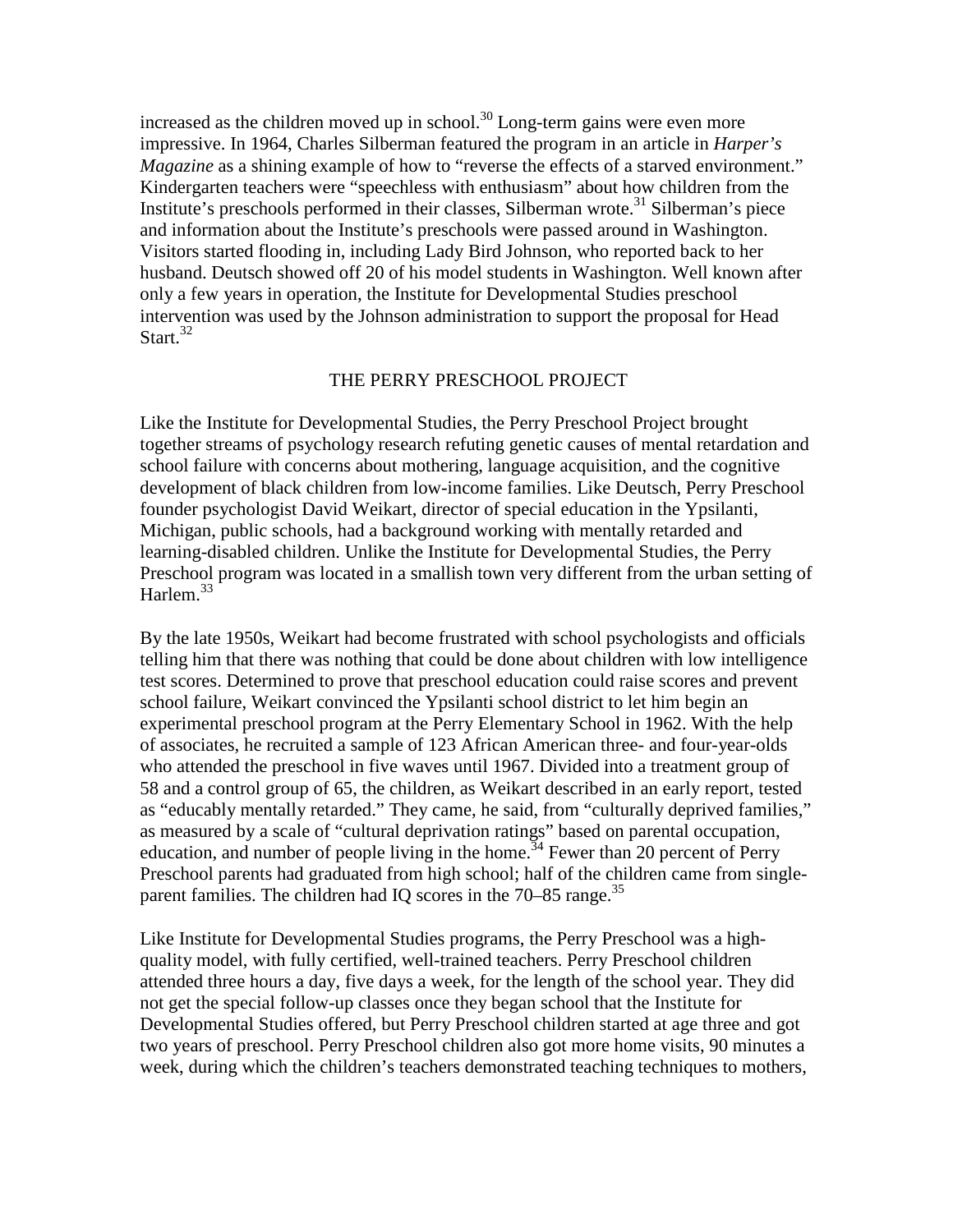with whom they modeled standard English and provided home educational materials meant to encourage "the stimulation of maternal involvement in the educative process."<sup>36</sup>

The Perry Preschool Project produced more striking results than the Institute for Developmental Studies did. The large gains may have been due in part to the children beginning with lower IQ scores. After one year, Perry children's IQ scores went up an average of 15 points, which put them in the normal range.<sup>37</sup> But the gains did not last. After the second year, when the children entered elementary school, their IQ test scores started to go down.

Weikart wondered if the Perry Preschool's traditional nursery school curriculum might be the problem. Aided by Constance Kamii, whom he had met in graduate school in psychology at the University of Michigan, Weikart redesigned the curriculum. Like Kamii, he thought that disadvantaged children had "cognitive deficits" because they had not progressed through Piaget's developmental stages. Weikart contracted for teachers to be given Piaget workshops and read Israeli preschool researcher Sara Smilansky's work, which focused on how teachers should ask children to plan their play. Weikart consulted with University of Chicago developmental psychologist Robert Hess, who suggested that Perry Preschool children should review their play after each session. These ideas came together in the Perry Preschool's "plan-do-review" approach, in which children met with a teacher for about 10 to 15 minutes to plan their play, played for about 45 minutes to an hour, and then met with the teacher again to review what they had learned, to ensure that the children were making meaning from their experiences as middle-class children supposedly did.<sup>38</sup>

Like the Deutsches, Weikart worried about children's language development. He encouraged the teachers to do what he called "verbal bombardment," meant to compensate for language interactions he thought Perry Preschool children were lacking at home. He did not recommend teaching language directly, however.<sup>39</sup> Instead, Perry Preschool teachers labeled things in the environment to "intensively 'feed in' language." They used verbal "stimulation throughout the day to give the child a strong language input tied to his experience," to expand the children's language from "single-word utterances to phrases and simple sentences" in natural ways as part of the curriculum.<sup>40</sup>

Weikart also weighed in on the growing debate over what type of preschool education was most effective. Asked by the U.S. Office of Education in 1967 to evaluate existing preschool programs, he contrasted three types: traditional nursery schools based on unstructured play; preschools such as Perry with "carefully sequenced presentations of teacher-planned activities according to a specific developmental theory"; and "*taskoriented* nursery school methods" that employed "teacher-planned activities to accomplish specific pre-determined goals such as reading, arithmetic, or logical thinking."41 The developmental and task-oriented models would be most effective in aiding children's intellectual development, Weikart concluded.

As the High/Scope Foundation, as Weikart's research center came to be called, continued to collect data on the Perry children, it got increasingly impressive results on many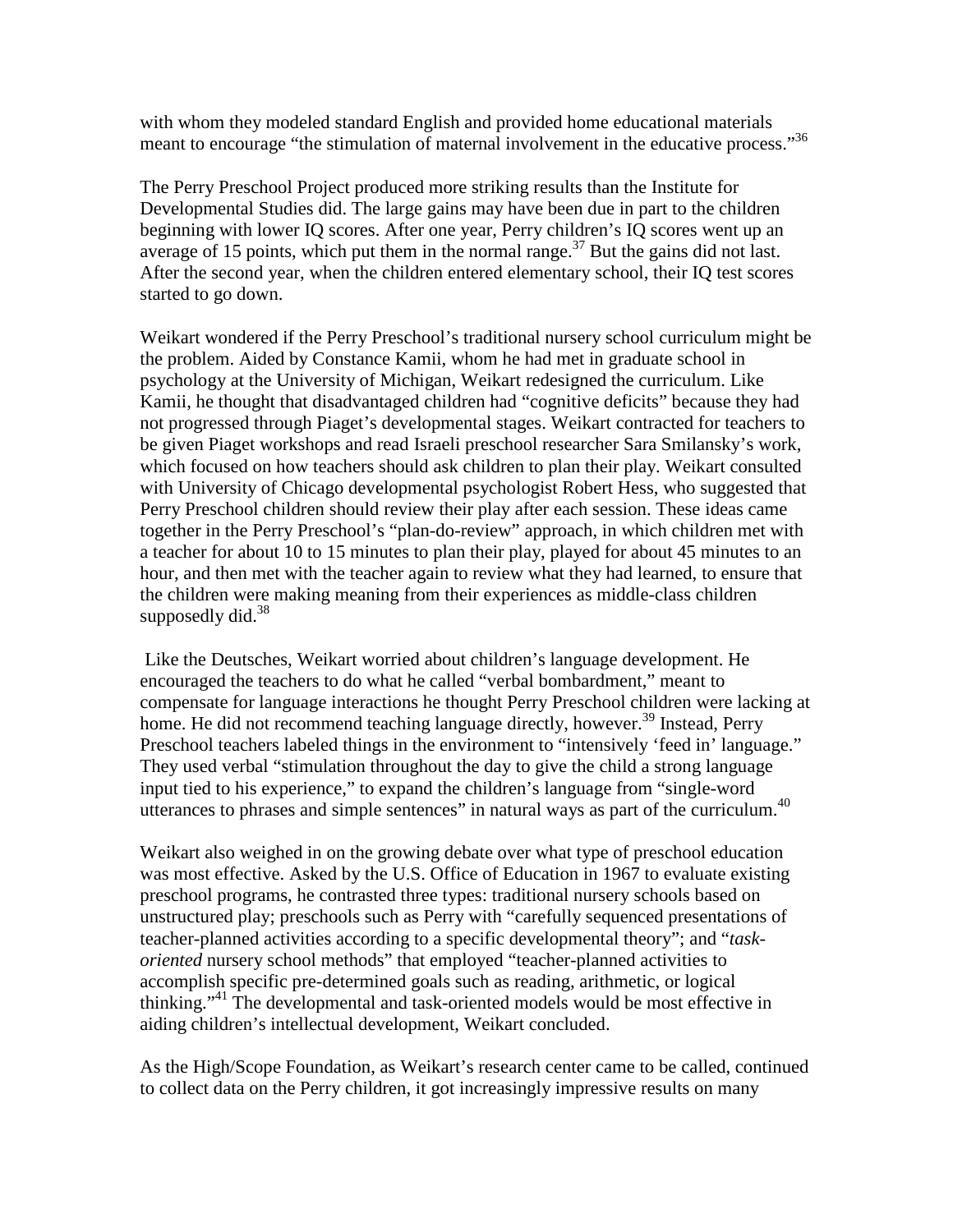indices. When Lawrence Schweinhart and Weikart reported on the treatment group's progress at age 15, they found no significant lasting IQ gains compared with the control group, and modest but significant gains of about eight percent on school achievement tests. But there were other important outcomes.<sup>42</sup> Subjects who had been in the program experienced less delinquency, teenage pregnancy, and placement in special education classes, problems that cost society money. As data kept coming in, the cost-benefit ratio increased, according to Schweinhart, Weikart, and their colleagues, providing support for Head Start and other preschool interventions. Over time, despite its small size and unrepresentative sample, the Perry Preschool intervention became the most frequently cited evidence for the long-term effectiveness of investing in preschool education.<sup>43</sup>

## THE BEREITER-ENGELMANN DIRECT INSTRUCTION PRESCHOOL

The preschool intervention begun by psychologist Carl Bereiter and educator Siegfried Engelmann in 1964 at the University of Illinois, Urbana-Champaign, was an academic, task-oriented program, the other model that Weikart said would be effective. Bereiter characterized the direct instruction method, as the Bereiter-Engelmann model came to be called, as a "nonpsychological approach to early compensatory education," although its methods came from the tradition of behaviorist psychology. The "sensible starting point for compensatory education," Bereiter argued, should be teaching children academically useful things in a "matter-of-fact-way," not based on psychological theories.<sup>44</sup> Bereiter and Engelmann said that they wanted to "avoid such ambiguous terms as 'development' and 'intelligence,'" as they wrote in their 1966 book *Teaching Disadvantaged Children in the Preschool,* and focus on "*learning."* Learning could be "speeded up, whereas the term *development* often connotes a process that must go on at its own rate.<sup>145</sup>

Like the Deutsches and Weikart, Bereiter and Engelmann were concerned about poor children's language acquisition. A "lack of verbal learning is the outstanding characteristic of culturally deprived children," Bereiter and Engelmann said. Bereiter and Engelmann even went so far as to compare "culturally deprived" children to deaf children. Verbal communication, they said, "of any sort between parents and children is limited in lower-class homes," in part because of large family size, working mothers, "lack of fathers," and crowding that forced children outdoors and "away from adult contacts." Black children's speech was especially problematic. Black children, Bereiter and Engelmann stated, did not speak in "distinct words," but in "whole phrases or sentences that function like giant words," such as "Da-re-truh" instead of "That is a red truck." These perceived language deficits were what the Bereiter-Engelmann preschool was designed to remedy.<sup>46</sup>

Unlike the moderately structured, play-based methods promoted in the Institute for Developmental Studies and Perry Preschool programs, Bereiter and Engelmann advocated teaching academics, especially standard English, explicitly and directly.<sup>47</sup> Children were taught short, fast-paced, tightly scripted lessons meant to develop vocabulary and comprehension. Using verbal rewards, teachers taught concepts logically rather than thematically. Instead of learning about animals by going to the zoo, children were taught didactically about what the elements of a set were, as in a lesson on the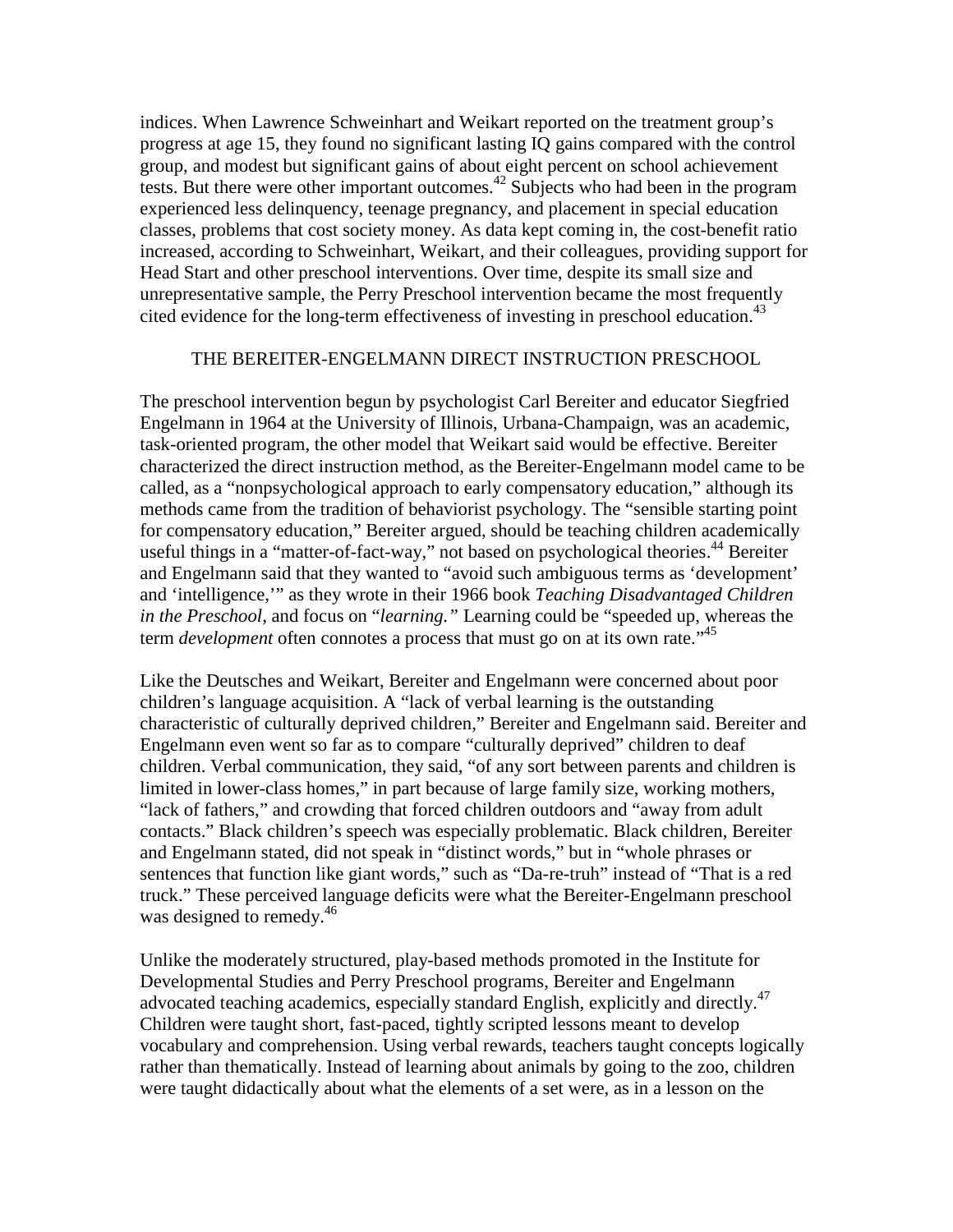concept of weapons. When the teacher asked what a picture of a rifle was, she said, "Good. It is a gun," if the child said, "Gun." The teacher gave a more positive verbal reward, such as "I'm really proud of you," if the child said the correct answer in a full sentence, in standard English. After a sequence of scripted question-and-answer responses and repetition of the general rule that weapons were used "to hurt somebody," the children had supposedly learned the concept of weapons.<sup>48</sup>

As with the Institute for Developmental Studies and Perry Preschool interventions, the Bereiter-Engelmann model produced immediate increases in IQ and achievement test scores. Bereiter and Engelmann started with two groups of children from low-income backgrounds—one treatment group of 15 black children whose older siblings had been labeled by their teachers as "problem children showing the effects of cultural deprivation," and another group of 15 black and white children—and some comparison groups of middle-class children. After nine months, 11 of the 15 black preschoolers in the all-black treatment group scored at or above first-grade level on standardized achievement tests of reading and arithmetic. The children's IQ scores went up, too, from an average of 93 to 100, as did their achievement test scores and scores on the Illinois Test of Psycholinguistic Abilities.<sup>49</sup> Bereiter and Engelmann published their results, garnering much attention, but also intense controversy over their scripted, didactic methods and rejection of nonstandard English.

With such different approaches, and pressure for preschool intervention results spurred by Head Start, the Perry Preschool and direct instruction models soon came into conflict. In 1969, Constance Kamii and Siegfried Engelmann had a face-to-face confrontation at a conference on standardizing a Piagetian test as an alternative to IQ tests, at which Piaget himself was present, along with many other psychology, measurement, and preschool luminaries.<sup>50</sup> Kamii had been asked to write a critique of a paper by Engelmann, who said that he could teach Piagetian tasks directly, without children playing with objects or even seeing pictures.<sup>51</sup> Kamii retested the children. They recited rules, she said, without understanding concepts, proving that children had to construct knowledge themselves, in an environment like the Perry Preschool.<sup>52</sup> "Children are taught," Engelmann replied, and the Piagetian approach was an inefficient way to do so. The reason one of the children retested by Kamii had done poorly, Engelmann said, was "appallingly simple." The little girl had been absent for two days. Argument over the comparative effectiveness of the cognitive-developmental Perry Preschool and the Bereiter-Engelmann direct instruction academic model continued, as did debate over the effectiveness of preschool intervention generally.53

# ROBERT HESS AND VIRGINIA SHIPMAN ON MOTHERING STYLES AND BLACK CHILDREN'S LANGUAGE DEVELOPMENT

In the early 1960s, psychologists Robert Hess and Virginia Shipman began doing research on black mothers and children that became a touchstone for compensatory preschool intervention. Published in 1965, their article "Early Experience and the Socialization of Cognitive Modes in Children" pointed to sources of the language deficits that the Deutsches, Weikart, and Bereiter and Engelmann were attempting to remediate.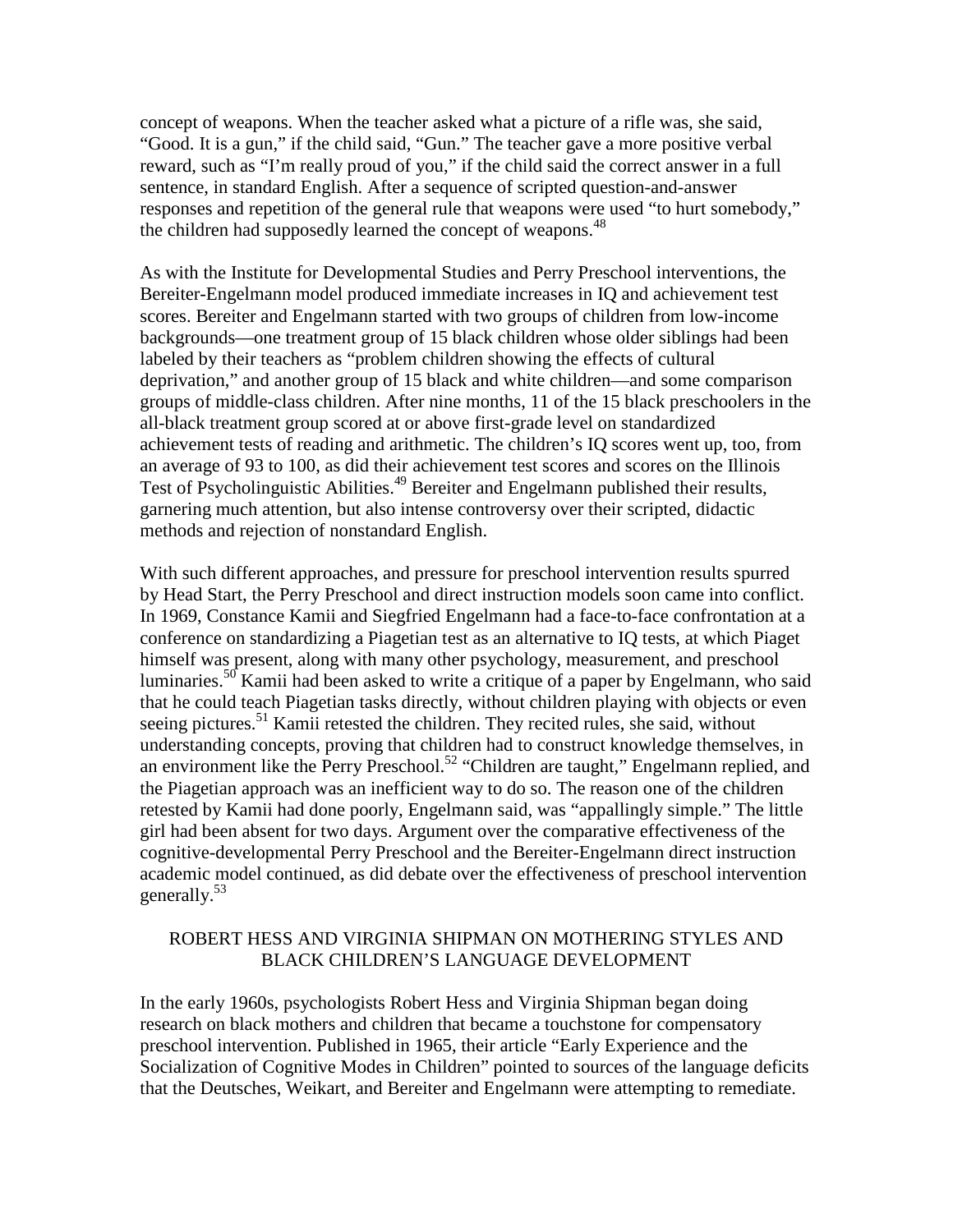With a doctorate in human development from the University of Chicago, Hess was a professor and director of the University of Chicago Early Education Research Center who later taught at Stanford. With a doctorate in clinical psychology from the University of Pittsburgh, Shipman was a research associate and lecturer in human development and director of the Head Start Evaluation and Research Center at the University of Chicago who later worked at the Educational Testing Service. With these connections, their research was widely circulated.<sup>54</sup>

Like the Deutsches, Hess and Shipman sought to disaggregate the effects of race and social class. Supported by the Research Division of the Federal Children's Bureau and the Ford Foundation, their study was based on a sample of 163 black mothers and their four-year-old children, divided into four groups of mothers: college-educated professionals; blue-collar high school graduates; semiskilled or unskilled working-class predominantly elementary school graduates; and semiskilled or unskilled mothers supported by public assistance and living without the fathers of their children.<sup>55</sup>

In home visits and campus interviews, Hess and Shipman found significant differences in the mothers' language and parenting styles. The sheer language output of collegeeducated black mothers when explaining tasks to their children was almost twice that of black mothers from the lowest socioeconomic group, Hess and Shipman reported. Citing Basil Bernstein's ubiquitous notion of class-based codes, Hess and Shipman said that the better-educated black mothers in their study used a more individualized, child-centered style, with a wider range of options, like that of well-educated white mothers. Lowerclass black mothers, they stated, used a "constricted" style with "coercive," rigid rules. Children of better-educated black mothers grew up with a sense of choices and autonomy, Hess and Shipman asserted, and learned to "play with an element of flexibility, not by role-conforming rigidity." Lower-class black mothers and children acted impulsively, without planning ahead. Children of better-educated mothers acquired "cognitive styles more easily adapted to problem-solving and reflections." The "meaning of deprivation," Hess and Shipman concluded, was "deprivation of meaning."<sup>56</sup>

Hess advocated for federal support for the kind of unregimented preschool interventions that the Deutsches and Weikart implemented. With his Chicago colleagues Allison Davis and Benjamin Bloom, Hess was one of a group of distinguished social scientists sponsored by the U.S. Office of Education who worked on the 1964 report *Compensatory Education for Cultural Deprivation*, which placed preschool intervention within a larger social context. Bloom, Davis, and Hess stressed the importance of raising poor children's literacy, for the children's sake and the good of society.<sup>57</sup> "Ideally, early intellectual development should take place in the home," Bloom, Davis, and Hess said, but they expressed "pessimism" that much could be done in homes to help many children overcome "the general effects of cultural deprivation." If parents could not provide the "intellective training" children needed, then "the school is the logical social agency to do it."<sup>58</sup>

Hess was aware of the implications of government intervention into families. In a book based on a 1965 conference on preschool education attended by leading developmental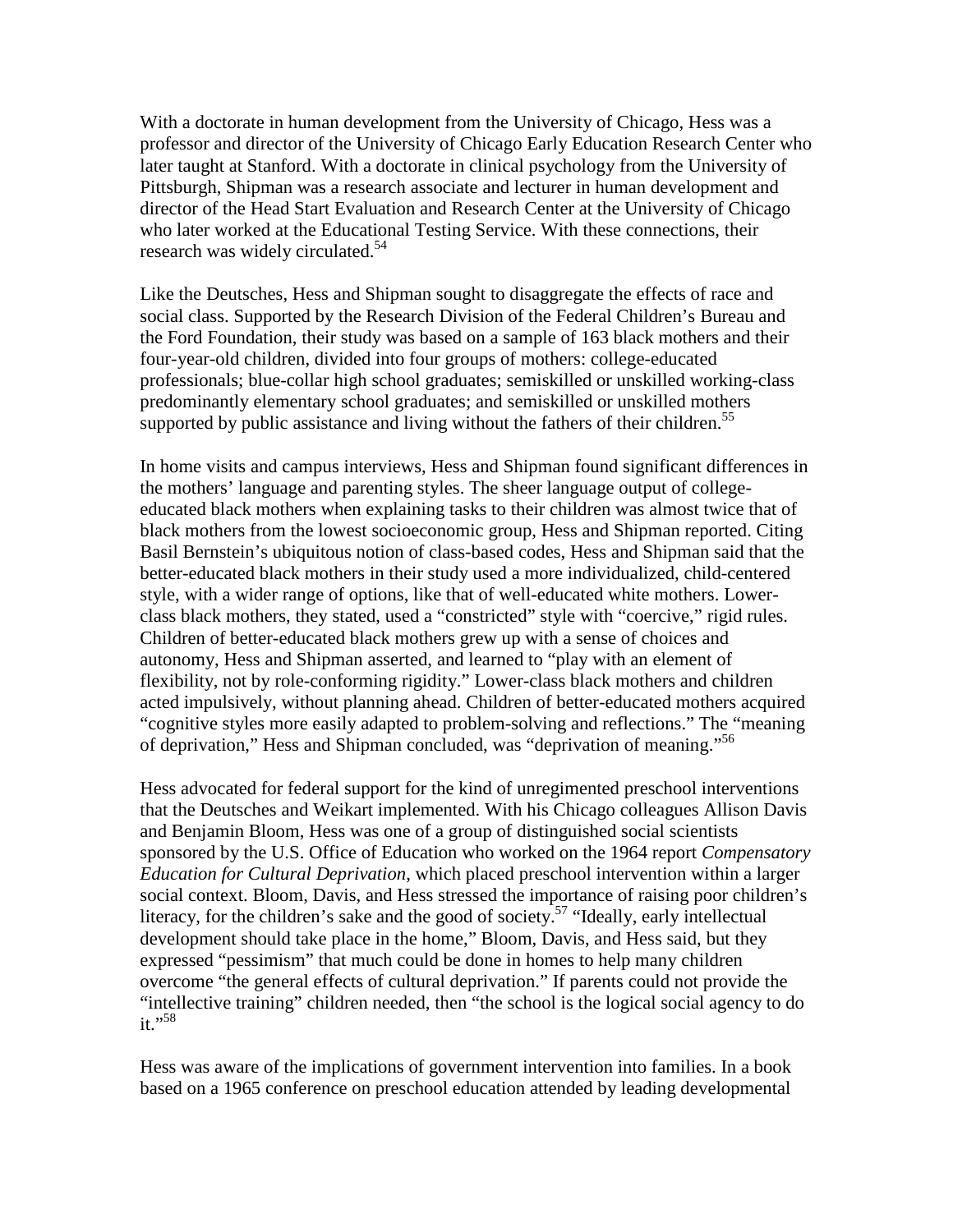psychology, preschool, and child language experts, including David Weikart and Cynthia Deutsch, Hess wrote that if the family's "teaching functions" were "not being adequately performed," then "pressures" were "likely to emerge for modification of the socializing procedures or for a change in the agents who are allocated responsibility for socialization." Preschool intervention would take on more of the role of families. This "growing skepticism about the effectiveness of the family" might bring about a major change, Hess said, "*a fundamental shift in the relative roles and potential influence of the two major socializing institutions of the society—the family and the school*." Experts were becoming the "locus" of decision making about "what to teach and how to deal with the developmental problems of 3- and 4-year-olds."59 Many of these experts were white developmental psychologists.

Concerns about state intervention into the private family surfaced again and again. President Richard Nixon's 1971 veto of the Comprehensive Child Development Act sponsored by Democrat Senator Walter Mondale and Congressman John Brademas, which put forth universal child care and preschool education, was exemplary of the growing politicization of issues related to preschool intervention. Objections to the bill, which some termed "The Federal Child Control Act," came mostly from the right. Nixon's final wording, which his aide Pat Buchanan helped write, decried the bill's "fiscal irresponsibility, administrative unworkability, and family weakening implications." The bill, Nixon said, would "commit the vast moral authority of the national Government to the side of communal approaches to child rearing over [and] against the family centered approach."<sup>60</sup> Universal child care and preschool education went down; critiques of preschool intervention increased. Hess and Shipman were excoriated for using white middle-class norms to judge black families.

# CRITIQUES OF PRESCHOOL INTERVENTION AND COMPENSATORY EDUCATION

In the late 1960s and early 1970s, the ground under preschool intervention and compensatory education shifted rapidly as critique upon critique followed in rapid succession. Indeed, the whole notion of preschool intervention came into question as some psychologists, sociologists, and educators rejected the concept of cultural deprivation as scientifically unsound and racially biased. As Sylvia Martinez and John Rury document, usage of such terms as the "culturally deprived" and "disadvantaged" child peaked around 1969 in press coverage and then dropped off sharply, about the same time that doubts were increasingly raised about the effectiveness of preschool intervention. $61$ 

In 1969, only four years after Head Start had begun, hopes were deflated when a federally sponsored study by the Westinghouse Learning Corporation and Ohio State University came out saying that positive effects of Head Start faded by third grade. Critiques of the study's flawed methodology were ignored, as was the inaccuracy of assessing Head Start prematurely and as a unified program when it was so locally variable. Nevertheless, the Westinghouse report immediately became a rationale for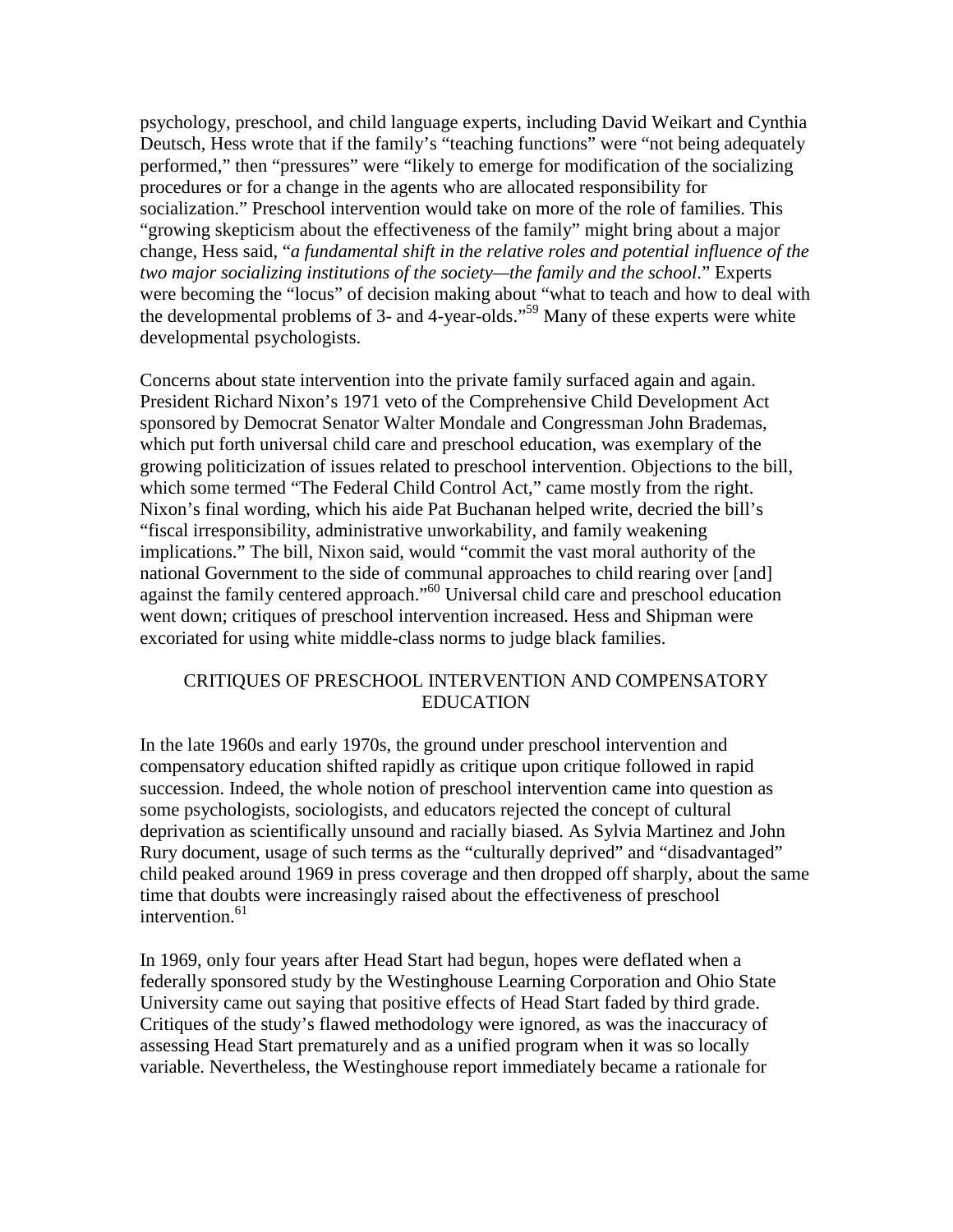questioning preschool intervention and compensatory education generally, as former Head Start director Edward F. Zigler documents.<sup>62</sup>

Based in part on Westinghouse findings, educational psychologist and psychometrician Arthur Jensen began his hotly debated 1969 *Harvard Educational Review* article stating that "Compensatory education has been tried and it apparently has failed."<sup>63</sup> Rejecting half a century of research on environmental, social, and cultural factors, Jensen argued that heritability of racial differences in intelligence was one of the main causes of the ineffectiveness of compensatory education. If environmental enrichment through compensatory education did not work, then biology must be the problem. Although the relationship between socioeconomic status and IQ was "one of the most substantial and least disputed facts in psychology and education," Jensen said, there were "real average differences" among racial groups.<sup>64</sup>

Jensen used the results of preschool intervention research to prove his case. Admitting that the "majority of small-scale experiments in boosting the IQ and educational performance of disadvantaged children" had produced "significant gains," Jensen stated that "massive compensatory programs" had "produced no appreciable gains in intelligence or achievement." As to the debate over different types of preschool intervention, Jensen praised the Bereiter and Engemann approach, with its specific training in "verbal skills," dismissed gains at the Institute for Developmental Studies on the grounds of selection bias, and said that the Perry Preschool Project showed a "nonsignificant gain."<sup>65</sup>

Jensen then quoted, appreciatively but out of context, psychologist Edmund Gordon and educator Doxey Wilkerson, who since the mid1960s had been critiquing the middle-class bias of compensatory education. In their 1966 book *Compensatory Education for the Disadvantaged,* Gordon and Wilkerson had said that the "unexpressed purpose of most compensatory programs" was "to make disadvantaged children as much as possible" like "middle-class children in school performance." But these "children are *not* middle-class children," Gordon and Wilkerson stated, and "many of them never *will* be, and they can never be anything but second rate as long as they are thought of as potentially middleclass children." These children are "different, and an approach which views this difference merely as something to be overcome is probably doomed to failure." What Jensen did not quote was that Gordon and Wilkerson went on to say that schools and teachers needed to accept poor children as they were and "assume the burden of finding educational techniques appropriate" to children's needs, and excoriated schools for not doing so. $66$ 

In the firestorm that erupted over Jensen's article, his views on racial differences elicited the most criticism, but his dismissal of compensatory education was also condemned. In the next *Harvard Educational Review* issue, the editors published some of the myriad angry responses they received. A "Letter from the South" by educator William F. Brazziel was exemplary of many critiques. Brazziel, an Ohio State University graduate who was coordinator of general studies at the Norfolk Division of Virginia State College, had conducted an intervention of his own, with Mary Terrell, a teacher at an elementary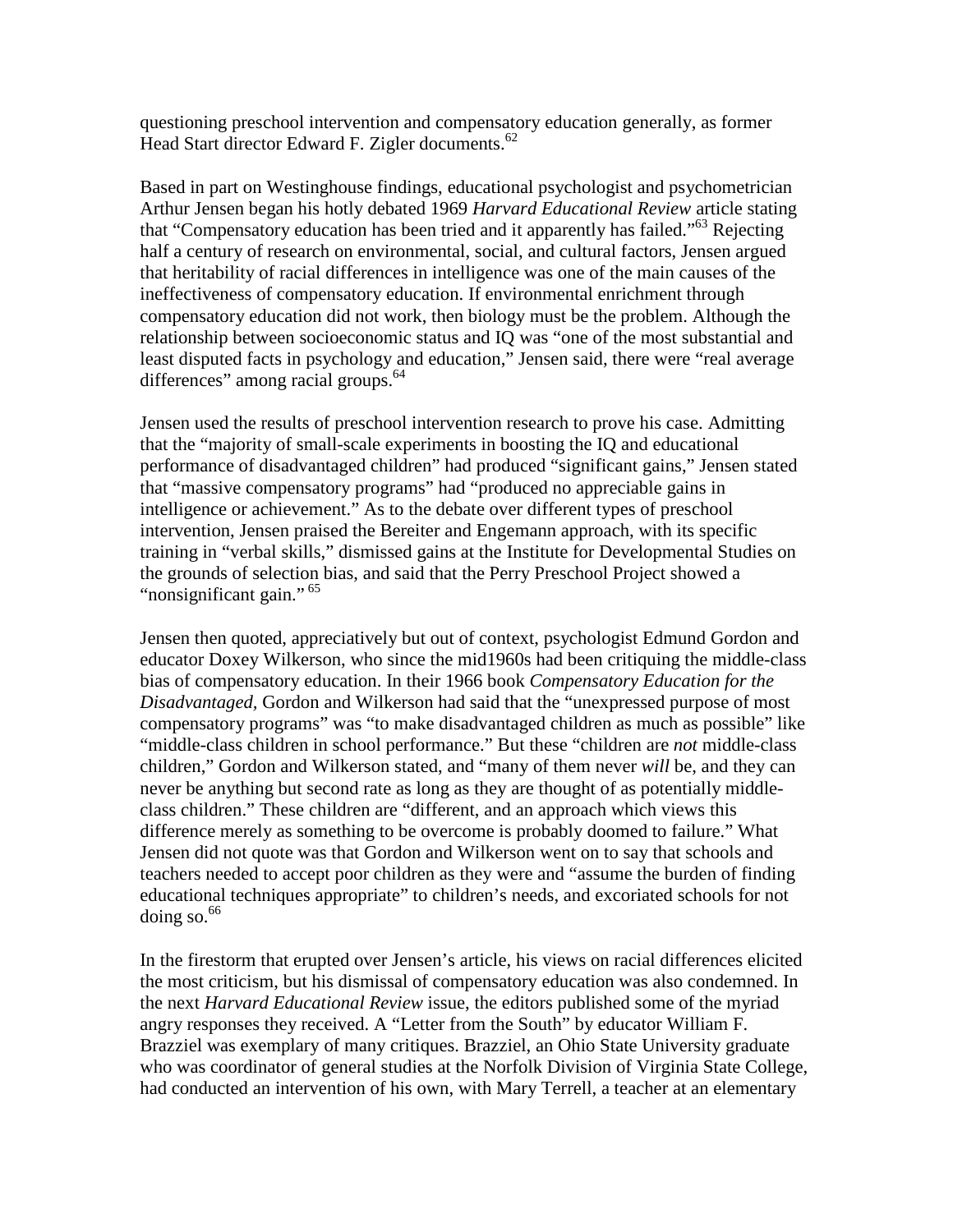school in Tennessee. They had found that explaining school readiness to black sharecroppers and giving them a 30-minute educational television show to watch with their children at home during the first six weeks of first grade raised the children's reading and IQ test scores significantly. The problem, Brazziel and Terrell concluded, was the "inexcusable devastation of human potential" in black children, devastation that could be rectified with better teacher training, provision of more teachers, and a more "direct parent-teacher partnership."67 Compensatory education was not a failure, Brazziel said. In many places in the South, it had not been tried. Schools were "just now learning how to run compensatory programs," and, given the depth of Southern prejudice, "really try to."<sup>68</sup>

Brazziel expressed belief in the effectiveness of compensatory education but critiqued it for what he saw as its derogatory stance toward African American culture and parents. A member of the National Advisory Council for Head Start Research and Evaluation, in 1967, Brazziel had criticized the idea of cultural deprivation, especially research that stereotyped and deprecated black mothers. Some studies, Brazziel said, documented "a high degree of sensitivity" about "the use of the labels 'culturally deprived' and 'culturally disadvantaged'" among Head Start parents. He described a "Harlem housewife . . . picketing a new middle school in the fall of 1966" who said that parents "did not want to be told that the children weren't learning because mothers were often heads of the households or because they had cornflakes instead of poached eggs for breakfast," possibly a reference to Deutsch, who had used "nutritional adequacy of child's breakfast" as another deprivation variable.<sup>69</sup> More preschool intervention was needed, Brazziel said, more "early stimulation and imprinting, and integrated schools with teachers who are free of racial and social class prejudices." $\frac{1}{10}$ 

Like Allison Davis 20 years earlier, Brazziel pointed to inherent racial bias in psychometric research on black children done by white testers. White psychologists' "color, voice, manner, gestures turn many kids off," Brazziel said. The kids "refuse to try." Writing when the press had begun to turn on compensatory education discourse, Brazziel asserted that black students read about the bias of white psychologists in the black press. "How are you going to have a valid test session with kids who read in black papers and magazines that white researchers are sending their kids to Harvard by overstudying the black community with federal grants?" In a reference to the growth of black power movements, Brazziel asked how black students "who received a leaflet from a community group blasting tests as an 'unfair tool of colonialists who control the black community'" should be expected to perform representatively.<sup>71</sup>

Brazziel continued to critique IQ tests and white research on black children and families in ways that showed growing concerns about racial bias. In a 1973 article, "White Research in Black Communities: When Solutions Become a Part of the Problem," he urged white researchers to "suspend racial comparisons on tests" and "suspend the use of tests with all-white norms."72 Researchers should "impose a moratorium on further documentation of pathology of black behavior and make a greater conceptual effort at distinguishing between solving problems and creating or sustaining them." A "black parent advisory panel" and a "welfare mothers' advisory panel" should "review and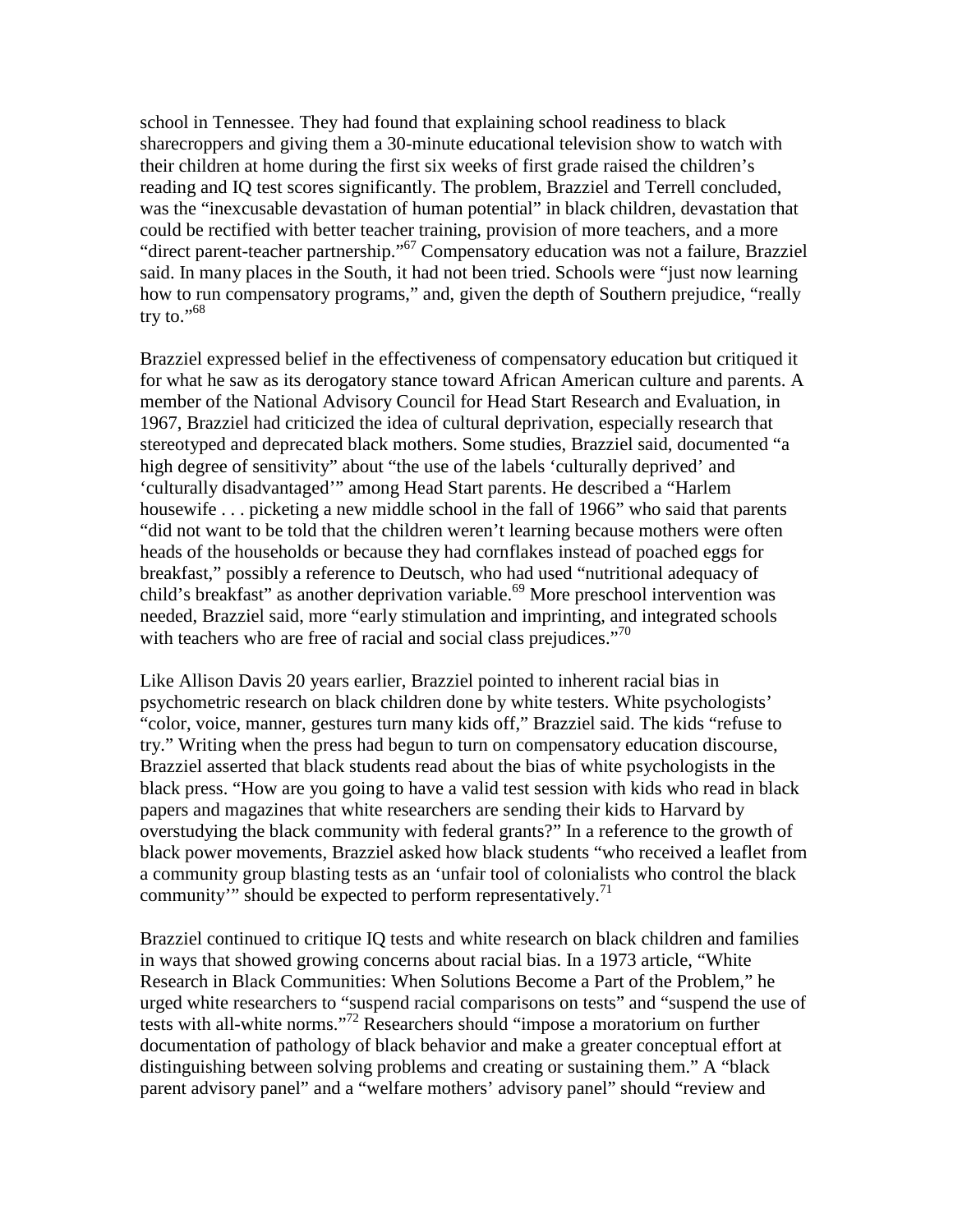monitor" and "oversee" all research involving black children.<sup>73</sup> Black mothers were not the problem, Brazziel argued, they were part of the solution. In a 1974 report sponsored by the National Leadership Institute for Teacher Education and Early Childhood Education, he pointed to the strengths of black mothers. Studies of high IQ black children from "depressed" areas, he said, showed that the "key" to high scores was "a most ambitious mother coupled with the children's nurturance by a powerful community  $groun.^{74}$ 

In another critique of Jensen, Martin Deutsch wrote a stinging rebuttal that was published in the issue of the *Harvard Educational Review* following Brazziel's response*.* Deutsch also condemned Jensen's views on race, IQ, and IQ tests, along with Jensen's dismissal of compensatory education. Jensen held "a wholly anti-democratic eugenic position," Deutsch said. Jensen's article was filled with errors about the "nature of intelligence, intelligence tests, genetic determination of traits, education in general, and compensatory education in particular," Deutsch wrote. It was "destructive" and had "negative implications for the struggles against racism and for improvement of the educational system." Deutsch, who had coedited a book with Jensen in 1967, now accused Jensen of racism, of showing "a consistent bias toward a racist hypothesis."<sup>75</sup>

Like Brazziel, Deutsch said that compensatory education had not been truly tried. With so little funding available for "so-called compensatory education, we have never really had a national compensatory effort," Deutsch argued. Federal money had gone to the Vietnam war instead. The "grim truth was that while we have had social destruction and urban decay, our overall thrust as an organized society has placed our major resources in the arena of war rather than in the arena of improving general social organization," including teacher training and schools. Major societal problems needed to be addressed along with schools, before the effectiveness of compensatory education could be judged. Until then, Deutsch argued, it was "simply not possible to arrive at a verdict as to the efficacy of education, to say nothing of the efficacy of compensatory programs. $176$ 

Sociologists and other developmental psychologists weighed in with critiques of stereotypes of black families and racial bias in white research. In his 1968 book *Black Families in White America,* sociologist Andrew Billingsley portrayed the strengths of black families, disaggregated many different types of black families, and focused on the importance of social class. Among other recommendations, Billingsley said that every school in black neighborhoods should be extended down to three-year-olds, "without waiting for definitive research."<sup>77</sup> In 1973, a black caucus was organized within the Society for Research on Child Development to, as some of the founders later wrote, make white developmental psychologists aware that "Black folks were not monolithic, nor should they be categorized as such." More "understanding of Black family issues" was needed "to see African American families as culturally different, not culturally deprived, to better comprehend the legacy of racism and its impact on families."<sup>78</sup>

Some developmental psychologists began using international comparisons to refute the idea of cultural deprivation. Based on ethnographic research in Africa and elsewhere, Jerome Bruner, Michael Cole, Sylvia Scribner, and others declared cultural "deficits" to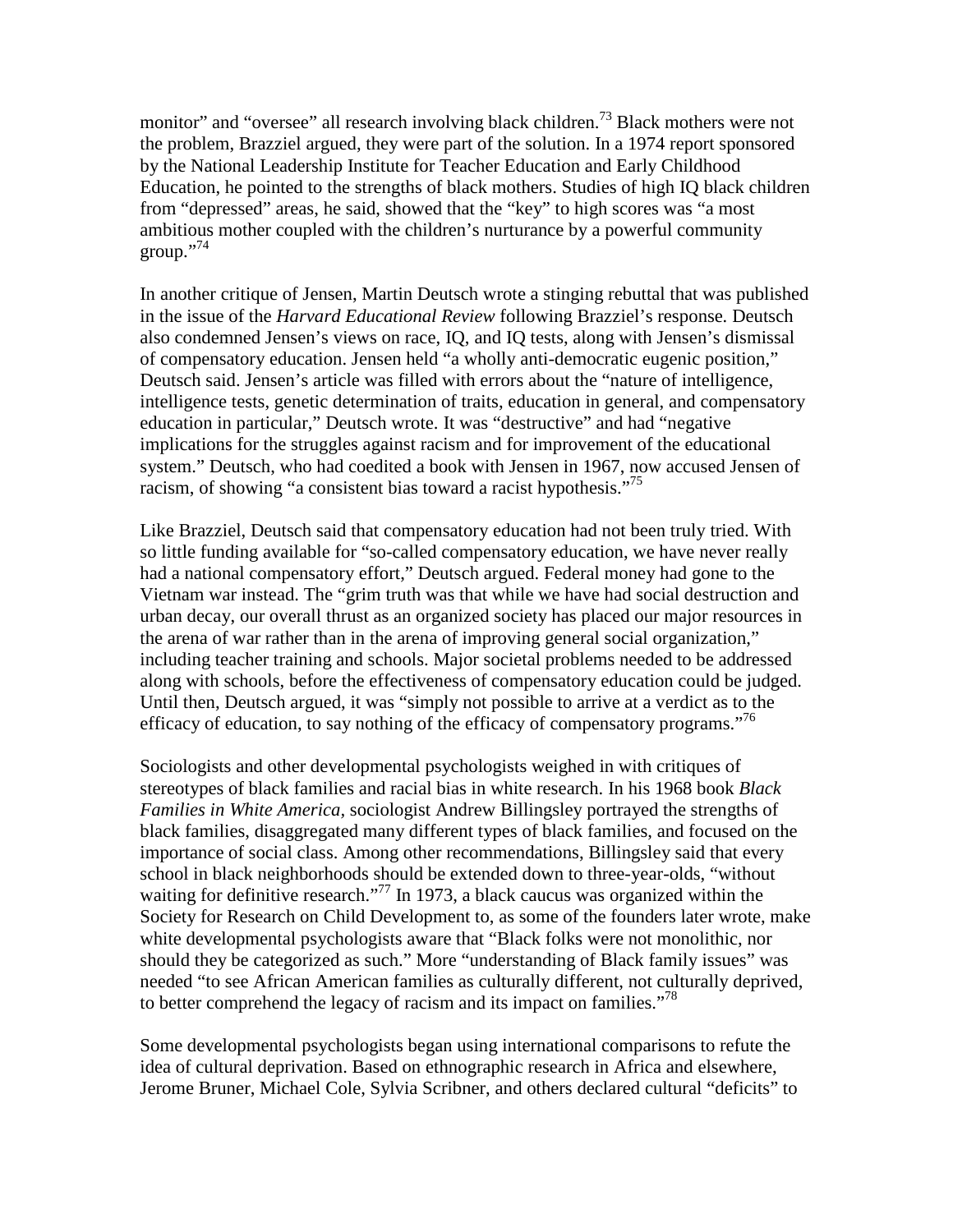be cultural "differences." Directly critiquing Deutsch's research, Cole said that it was "clear that various minority groups (black, Latin Americans, Appalachians, Indians, and so forth) are viewed to be 'victims'" and proposed a multicultural perspective in psychology and education.79

Some of the strongest resistance focused on language, the crux of so much research and preschool intervention. Bereiter and Engelmann came in for particular condemnation. Sociolinguist William Labov stated that Bereiter and Engelmann did not understand that Black English Vernacular was a coherent variant of English and that black children grew up in language-rich environments. In a widely cited 1969 paper, "The Logic of Nonstandard English," Labov said that the "notion of verbal deprivation is a part of the modern mythology of educational psychology," a particularly dangerous myth because it diverted "attention from real defects of our educational system to imaginary defects of the child." Bereiter and Engelmann, Labov argued, put black children in "a hostile and threatening situation" in which the children were defensive and could not demonstrate their "total verbal capacity." Not linguists, Labov said, Bereiter and Engelmann were propagating unfounded, damaging views. Labov also refuted Deutsch's research, the Deprivation index, and Jensen. <sup>80</sup> Sociolinguists Courtney Cazden, Vera John, Dell Hymes, and others documented the linguistic competence of black, Mexican American, and Native American children as well.<sup>81</sup>

In another scathing critique, preschool intervention and the entire edifice of social science research on which it rested came under fire. "Early childhood intervention," sociologists and educators Stephen Baratz and Joan C. Baratz argued in an influential 1970 article, was "the social science base of institutional racism." Preschool intervention was harmful. By blaming black children and families, it hurt more than it helped. "Research on the Negro," Baratz and Baratz wrote, was "guided by an ethnocentric liberal ideology which denies cultural differences and thus acts against the best interests of the people it wishes to understand and eventually help."<sup>82</sup>

Baratz and Baratz condemned both genetic and cultural arguments. Research on cultural deprivation, they said, had been substituted for hereditarianism. Neither position was right; neither black genes nor black families were the problem. Liberals, Baratz and Baratz wrote, had "eagerly seized on the social pathology model as a replacement for the genetic inferiority model." Both models "postulate that something is wrong with the black American . . . for traditional racists . . . something transmitted by the genetic code; for the ethnocentric social pathologists  $\dots$  something  $\dots$  transmitted by the family."<sup>83</sup>

Once again, language was critical. Rather than criticizing the role of black mothers in language acquisition, Baratz and Baratz supported them, and black English. They critiqued the Deutsches, Hess and Shipman, and others for not proving that differences in how black mothers raised their children were connected with black children's ability to learn. Schools were the problem, not parents. Nor did data support the idea of black children's linguistic deficits, Baratz and Baratz said. A "revolution" in thinking about urban black children was under way, based primarily on studies showing that supposed linguistic deficits were differences. The "social pathology model," Baratz and Baratz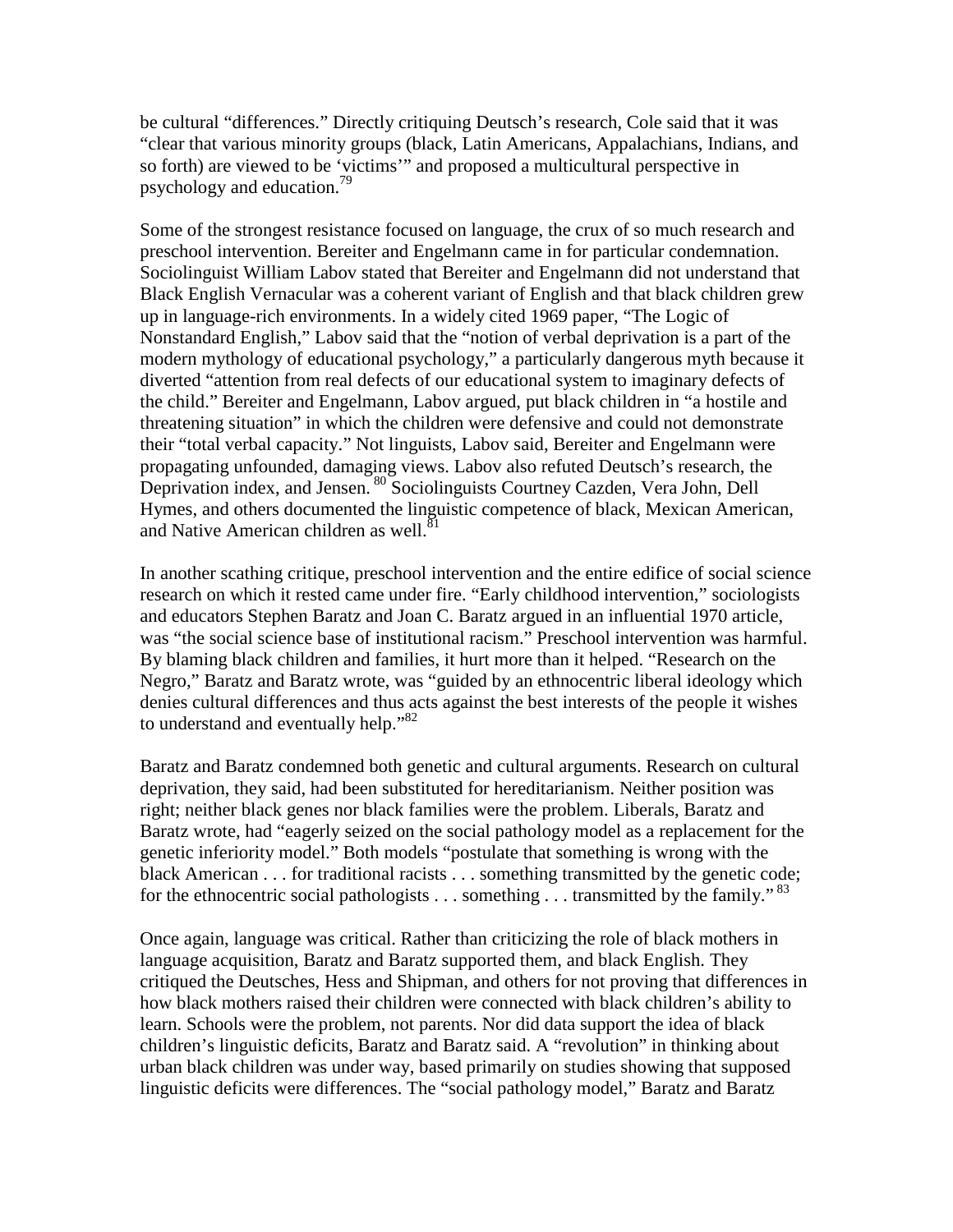concluded, "has led social science to establish programs to prevent deficits which are simply not there."<sup>84</sup>

## SEEKING A MIDDLE GROUND

Despite critiques, preschool interventions continued, as did debate about how best to teach young disadvantaged children. How might preschool intervention and preschoolrelated developmental psychology research in the 1960s and early 1970s be assessed from the standpoint of today? Some critiques of preschool intervention and developmental psychology research were due to the terminology of the period. Most psychologists in the 1960s wrote about "the child" monolithically, in the singular, in what sound like simplistic stereotypes. In part, this terminology reflects the methodology of many education and psychology researchers, who sought to make generalizations from individuals to groups, generalizations that were thought to increase the credibility of research that was often based on uncontrolled data from relatively small subsets of unrepresentative samples. For developmental psychologists in particular, in a field that dealt with young children and mothers and relied on the descriptive, observational methods of eminences like Jean Piaget, scientific status was an important goal.<sup>85</sup>

Closer examination of sources reveals that some developmental psychologists and preschool intervention researchers were aware of simplistic categorizations. In the preface to *The Disadvantaged Child,* Deutsch used the wording the "so-called disadvantaged child," wording that activist child psychiatrist Robert Coles, author of *Children of Crisis* on Ruby Bridges and other children who desegregated schools in the South, commented on favorably in a 1968 review of Deutsch's book.<sup>86</sup> Coles said that "we do neither ourselves nor the 'disadvantaged' any good by saddling people with labels that simply do not do them justice" and went on to "happily recommend Dr. Deutsch's book, despite its title."87 In the preface to Fred Powledge's 1967 book on the Institute for Developmental Studies, Deutsch noted that "disadvantaged" and "middle-class" were often spoken of as if they were "homogeneous groups," when in fact there were "great variations in family organization, background, and personal experience."<sup>88</sup>

Although some developmental psychologists and preschool intervention researchers were leery of overreliance on IQ scores, extensive use of IQ results created problems. Proving that preschool education could raise IQ was part of the long quest to refute genetic and racial arguments about intelligence, but using IQ scores as a measure of success also provided fodder for critics like Jensen when gains faded. Many developmental psychologists and preschool intervention researchers saw Piaget's stage theory of cognitive development as a better alternative to IQ but were unable to produce the kind of quick, usable results that policy makers demanded. Intelligence tests scores were the currency of the day.

Preschool intervention and developmental psychology researchers may have obscured social, racial, and educational inequalities by situating problems with children and families rather than schools and society. But focusing on young children and families is what preschool educators and developmental psychologists do. Most of the researchers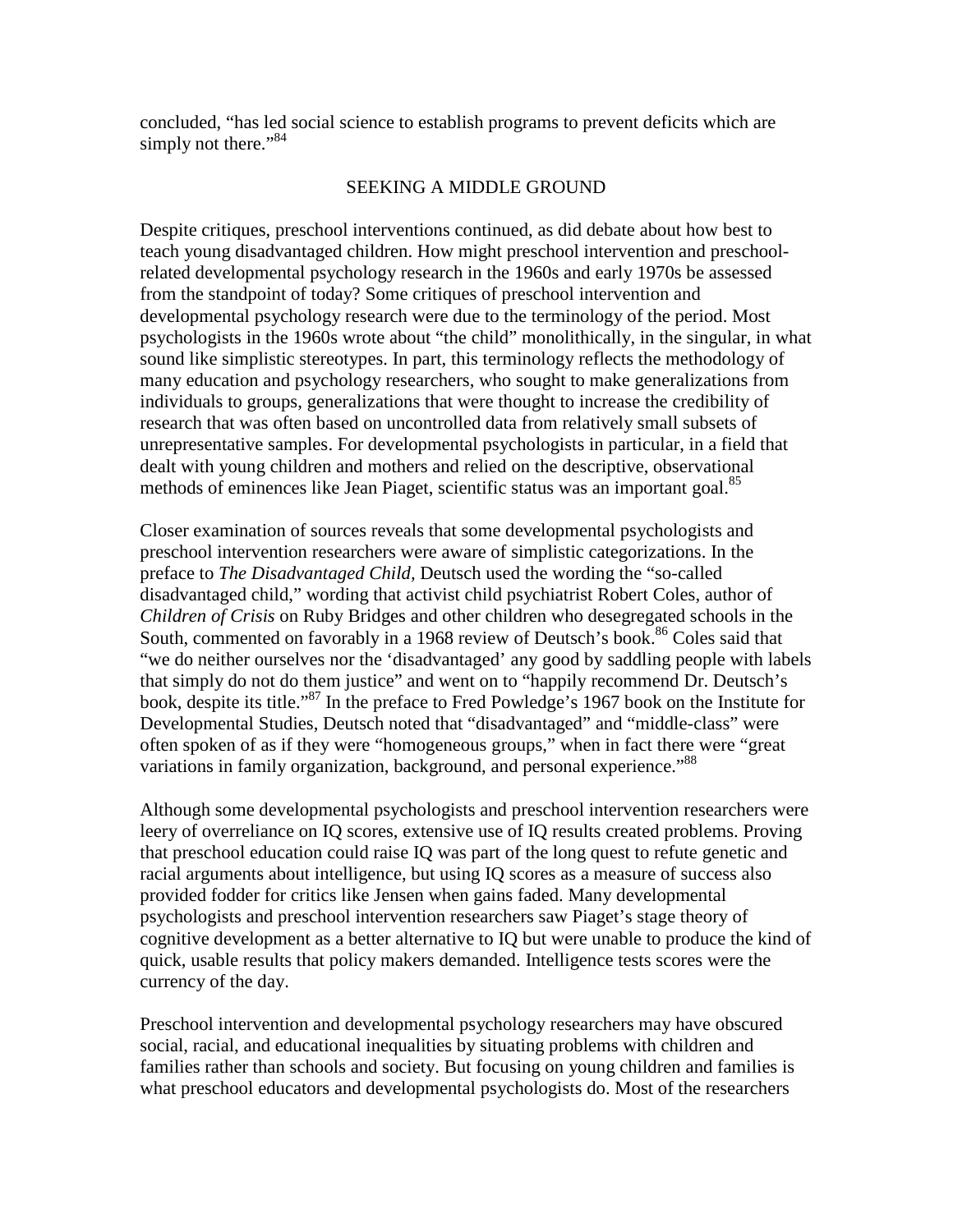discussed in this article also pointed to the importance of larger social factors beyond the scope of their research.<sup>89</sup>

Whether preschool intervention and developmental psychology researchers thought that preschool intervention alone could solve big social problems is unclear. Although many probably saw preschool intervention as a complement to other programs and economic growth, faith ran strong in the 1960s about the power of technical approaches and in developmental psychology research as an empirical science that could solve societal problems.90 So close to what they and many others at the time saw as the "roots" of poverty in the family and childhood during a "critical period" before the effects of poverty could accumulate, many preschool intervention and developmental psychology researchers were optimistic. Optimism that preschool intervention could bring about permanent change raised high hopes, hopes that came back to haunt compensatory education after its heyday in the mid-1960s. $91$ 

Overstated optimism is endemic to social programs, however, as program developers grab attention to compete for resources. As developmental psychologist Eleanor Maccoby and Miriam Zellner wrote in a 1970 book on compensatory education programs, there is a predictable cycle of inflated hopes, realistic results, and deflated expectations. A "remedial" program is first presented as "a powerful cure-all for a wide range of social ills." Its "potential advantages probably *must* be exaggerated" if it is "to have a chance of adoption in the first place," Maccoby and Zellner said. Then, because there is "little chance of accomplishing quickly the unrealistic objectives set forth . . . there follows a period of disillusion." Support for the program "dwindles away, and new competing programs absorb the available resources before there has been time for the original program to show what it *can* do."92 Given this rapid cycling, indefatigable efforts by Edward Zigler, David Weikart, Siegfried Engelmann, and others were required to keep Head Start, the Perry Preschool, and the direct instruction model alive. Martin Deutsch was less fortunate, though not for want of trying.<sup>93</sup>

Even before Head Start, some sociologists, educators, and psychologists were dubious. Worried about possible unintended side effects, some warned that preschool intervention might exacerbate other problems and by itself could never be enough. At a National Association for Young Children conference in 1964, sociologist Richard Kerckhoff warned of the danger that preschool programs supported only by "poverty" funds might create a segregated, "dichotomized system of early childhood education in America."<sup>94</sup> At the White House Conference on Children in 1965, University of Chicago education professor Jacob Getzels, who studied malleability of IQ, said that with a growing number of studies showing that preschool effects did not last, the "most useful conclusion" would be that "'one-shot' compensatory programs would seem to be a waste of time and money." How could a "program of compensatory education for the disadvantaged even at its best be salutary," Getzels asked, "in any ultimate way without altering the disadvantaged environment giving rise to the disadvantaged child?"95 Reflecting on the history of preschool intervention, developmental psychologist J. McVicker Hunt said that some psychologists at the time were concerned that "overselling early childhood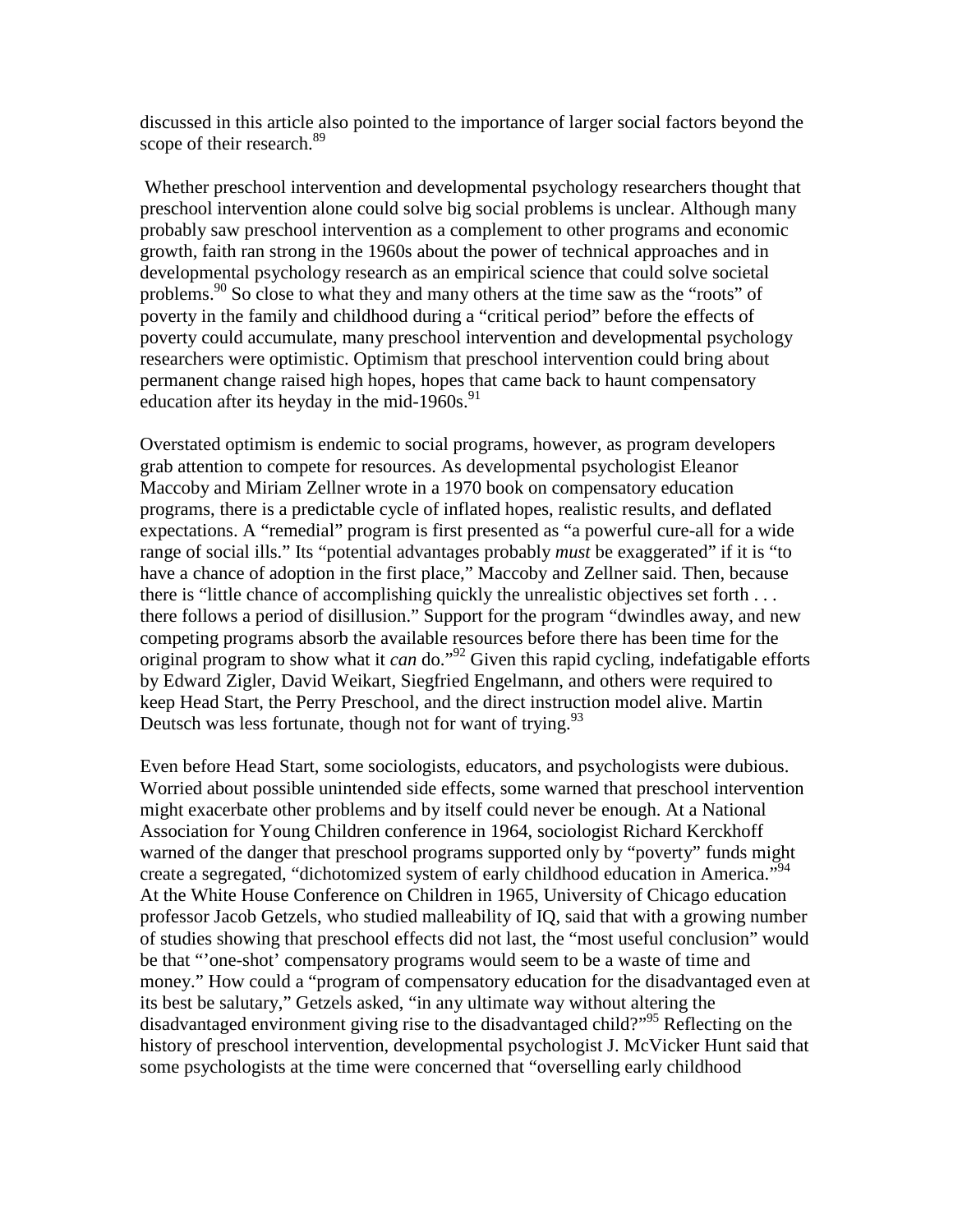education with unrealistic expectations might lead in turn to an overkill of federal support for such an enterprise."<sup>96</sup>

Such lack of faith was not always well received. When Martin Deutsch, who worried that Head Start was underfunded, said publicly that a "miracle cure" was not possible and expressed doubts about teachers with brief training achieving Head Start's literacy goals in a short summer program, he was asked to resign from the national Head Start advisory commission.<sup>97</sup> All along, Deutsch had said that preschool intervention needed to be followed by continued special help in schools through at least third grade, as the Institute for Developmental Studies did.

The role of changing ideology had a huge impact. Baratz and Baratz's critique of preschool intervention as the "social science base of institutional racism" exemplified the new political tone of the early 1970s. Baratz and Baratz were not the first to express concern about cultural arguments replacing heredity. In a discussion of the "cult of cultural deprivation" in his 1965 book *Dark Ghetto,* Kenneth Clark noted that environmentalism had replaced earlier explanations of "inherent racial inferiority." The "cultural deprivation approach" was "seductive," Clark said, in need of "intensive scrutiny," and might be a "jargon tautology."<sup>98</sup> With the black power and black pride movements to which Brazziel referred, new research on cultural differences, and other societal shifts, preschool intervention and developmental psychology researchers were caught in a rapid transition. Although there is merit to criticisms of the work of the Deutsches, Hess and Shipman, and others whose discourse was filled with talk of cultural deprivation, inadequate stimulation, and negative descriptions of African American childrearing styles, they were on record using concepts and language that were no longer acceptable.

In parallel, language, both researchers' discourse about deficits and what they argued was the deficient, impoverished language of impoverished black mothers and children, was a central theme in preschool intervention and reactions to it. Looking for causes of the deficits that supposedly hindered poor children's performance in school, preschool intervention and developmental psychology researchers focused on children's home experiences. Comparing childrearing practices of mothers from different socioeconomic and racial groups led preschool intervention and developmental psychology researchers to home in on language acquisition, the variable that seemed most salient. Studying language acquisition led to questions about mothers' and children's vocabularies and to nonstandard English, about which Bereiter and Engelmann made especially pejorative comments. This chain of connections, from preschools to homes to mothers to language acquisition to black English, generated much of the pushback against preschool intervention in the early 1970s.

Support for compensatory education as a concept declined, but concern about the problems of poor children, particularly poor black children in cities, did not go away. In the 1980s, the term "underclass" came into use and was critiqued. In 1987, sociologist William Julius Wilson's influential book *The Truly Disadvantaged* laid a new groundwork for understanding urban problems.<sup>99</sup> In 1988, social policy scholar Lisbeth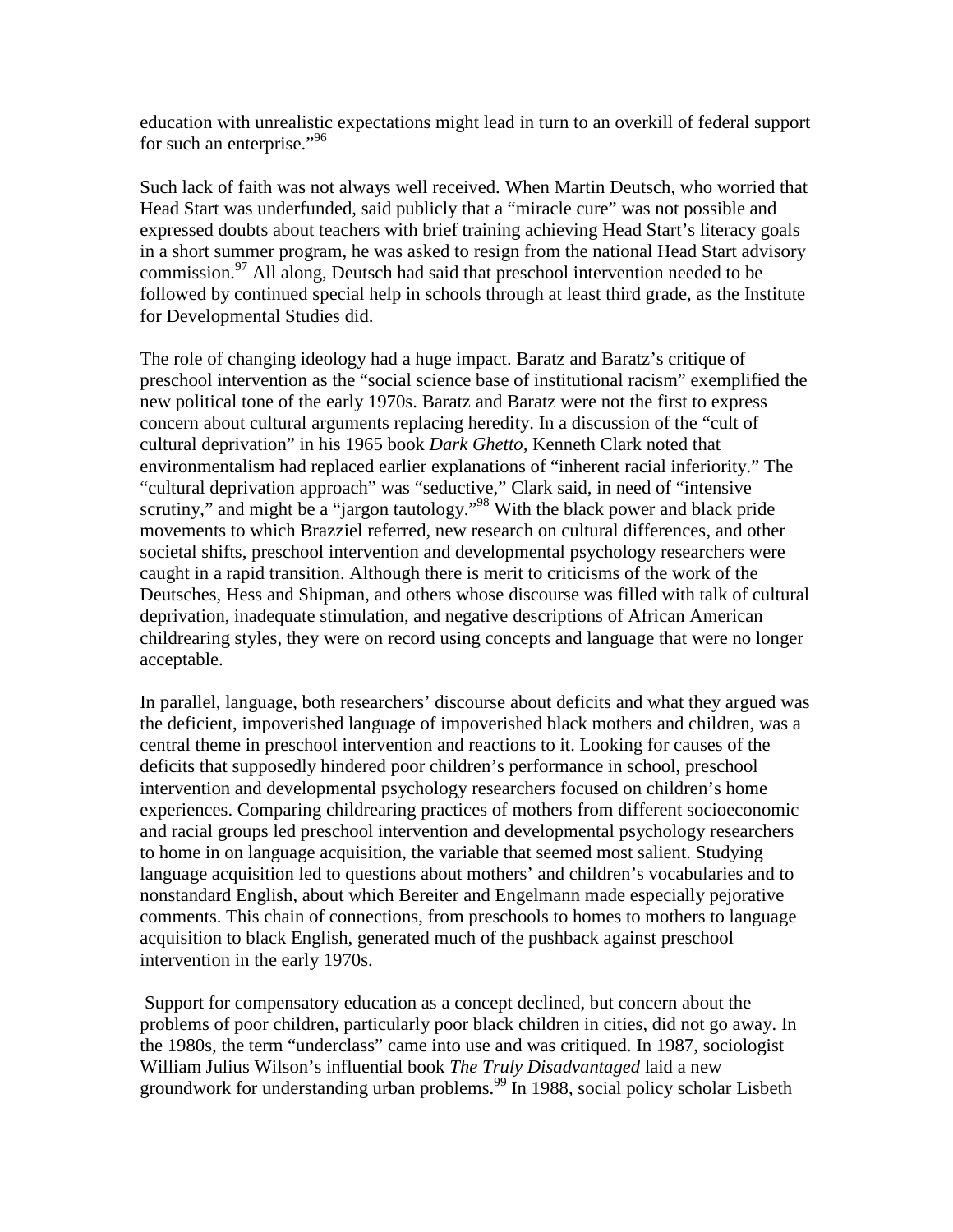Schorr's book *Within Our Reach* revived ideas about compensatory social programs, including the Deutsches' Institute for Developmental Studies, and how preschool education could help break the "cycle of disadvantage."100 In 2005, sociologist John Ogbu stirred controversy with his study of what he saw as problems in how black families, including upper-income families, educated their children. In his 2007 book *Toward Excellence with Equity,* political scientist Ronald Ferguson addressed troubling issues in black youth culture.<sup>101</sup>

Some recent developmental psychology research also deals with race, class, mothering styles, and language variables in terminology reminiscent of the 1960s. In a 2003 article, "The Black-White Test Score Gap in Young Children," psychologists Jeanne Brooks-Gunn et al. found that in addition to poverty, controlling for differences in home conditions, "maternal characteristics," including mothers' education level and verbal ability, and home environment variables related to "provision of learning stimulation" and "maternal warmth" reduced test score gaps between black and white three-year-olds. Warning about tests heavily weighted with language items, as Allison Davis and Brazziel had, Brooks-Gunn et al. say that some studies show that the race of testers matters, especially for black children.<sup>102</sup> In a 2011 article on preschool-age siblings of incarcerated youth from "ethnically-diverse families from underserved communities," Laurie Miller Brotman et al. describe "preventive intervention trials" that reduced "coercive exchanges" and "harsh parenting" and increased "responsive parenting, and home-based parent involvement in education," in terms that Hess and Shipman might recognize. $103$ 

Poor children's language acquisition is back as an issue as well. In their much-cited 1995 work, *Meaningful Differences in the Everyday Experiences of Young American Children,* Betty Hart and Todd Risley describe a yawning vocabulary gap between children of affluent parents and children living in poverty. Some researchers never stopped looking at mother–child interactions in language acquisition, as the work of psychologist Catherine Snow on the importance of family variables in early literacy documents.<sup>104</sup>

Stereotypes about the effects of poverty on children are back too. Ruby Payne's muchcriticized 1996 guide for teachers, *A Framework for Understanding Poverty*, features a chapter highlighting language problems. Her many other products promote simplistic class- and racially biased definitions of poor children and families described in ways reminiscent of deficit models in the  $1960s$ .<sup>105</sup>

What about possible effects of research on the disadvantaged child on teachers? Some preschool intervention and developmental psychology researchers in the 1960s worried that research on deprivation factors in the home and family might lower teacher expectations. Mamie Clark said that terms such as "underprivileged" and "deprived" created stereotypes that might function as rationales for low teacher expectations and construct "an acceptable block against helping" poor children. In a possible reference to Deutsch, she noted that statements about "culture shock at entrance into school" could limit teachers' effectiveness.<sup>106</sup> Deutsch, too, worried that teachers underestimated poor children's ability to learn. "It is all the environment, impoverishment, economic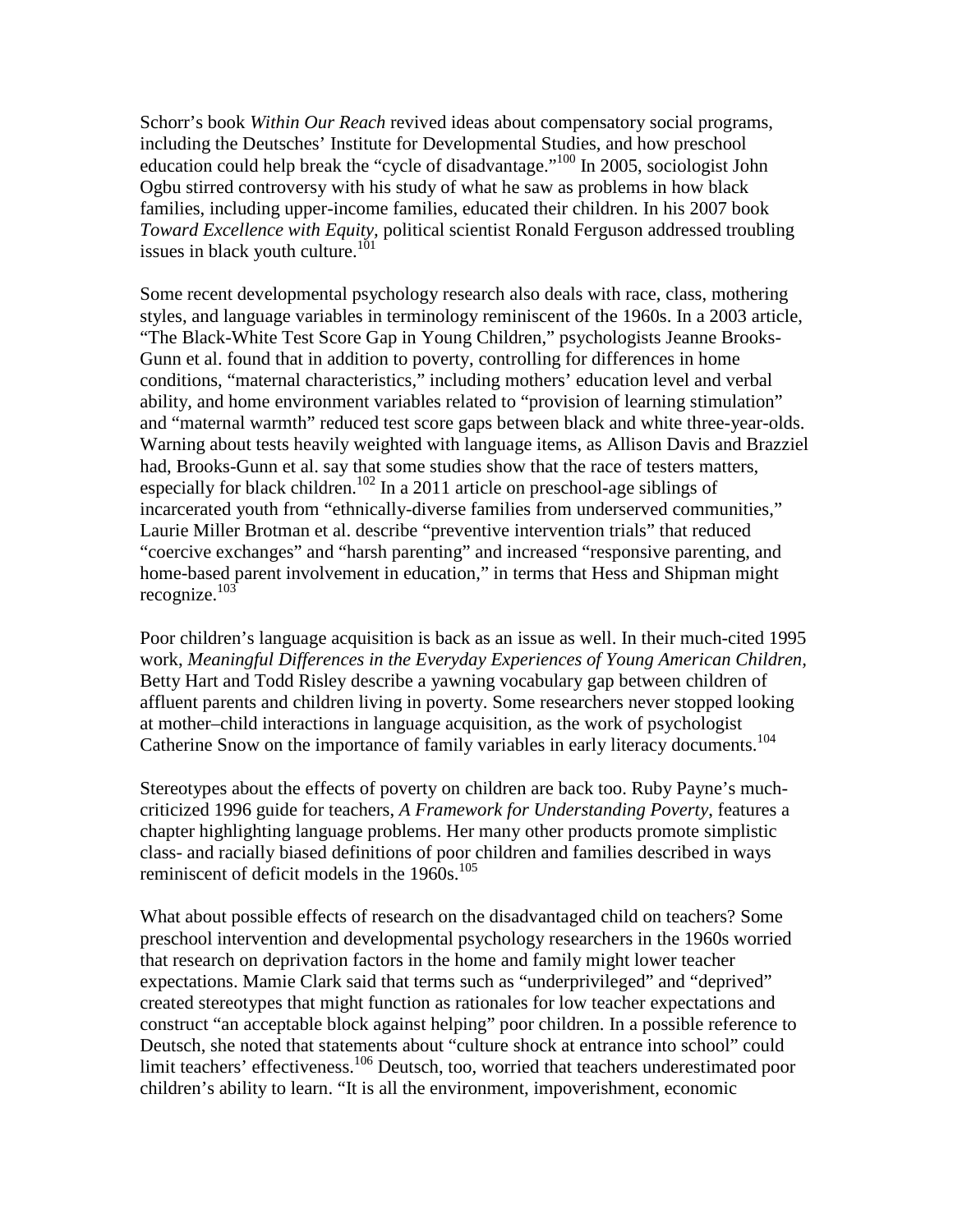insecurity, segregation, second-class citizenship, historical chains," he said he heard teachers say, views that negated children's "actual and potential strengths" and created "an elaborate rationale for the further alienation of teachers from their primary function, teaching." It is "up to the school to develop compensatory strategies," Deutsch stated; the "disadvantaged child is still further disadvantaged when the school, as the primary socializing agent, refuses to accept its own failure when any such child fails."<sup>107</sup>

In 1971, psychologist Reginald Jones, editor of the anthology *Black Psychology*, in which Brazziel had a chapter, implicated teacher education as part of the problem. At a U.S. Office of Education conference, Jones reported that teachers who took courses on "urban education and on the 'deprived' child had lower estimates of the children's capabilities," a somber warning for teacher educators and urban education researchers today.<sup>108</sup>

The swings from optimism to condemnation of compensatory education have made it difficult to strike a balance among the many factors that make it hard for some children to succeed in school. In his 2010 book *The Hidden History of Head Start*, former Head Start director Edward Zigler writes about the "backlash . . . that rejected the existence of deficits within the culture of poverty or racial group." It was hard, Zigler says, for the national Head Start planning committee to find "a middle ground between the negative deficit model and the optimistic, romantic view that poor people were so strong that they didn't need any help."<sup>109</sup>

Reexamining preschool intervention and developmental psychology research and critiques in the 1960s and early 1970s may help us think more carefully about not searching for one set of answers for one "type" of child. Reexamining debates about the effects of poverty on young children and the effectiveness of different forms of intervention may help us talk more clearly about out-of-school factors that affect many poor children's performance in school, but also remind us that these factors should not serve as rationales for low achievement. Preschool intervention and developmental psychology research played important if problematic roles in the ideological shift in the 1960s and early 1970s from changing children and families to changing schools, but children and families continue to need help.<sup>110</sup> We are still seeking middle ground, between dismissing educational "disadvantages" and overstating them.

#### *Notes*

1. Martin Deutsch, "Nursery Education: The Influence of Social Programming on Early Development," reprinted from *The Journal of Nursery Education* (National Association for the Education of Young Children) 18, no. 3 (April 1963), based on a talk at the National Association for Nursery Education, Philadelphia, October 27, 1962, in Martin Deutsch, *The Disadvantaged Child* (New York: Basic Books, 1967), 78–79. I want to thank members of the Boston Area History of Education Study Group, including Christina Collins, Lauri Johnson, Adam Nelson, Julie Reuben, and Geoff Tegnell. I am grateful to Elizabeth Rose, Ruby Takanishi, John Spencer, Carlos Kevin Blanton, John Rury, and Sylvia M. Martinez for their helpful comments. I also want to thank Katie Erlich, Julianna Monjeau, and others in the New York University Archives.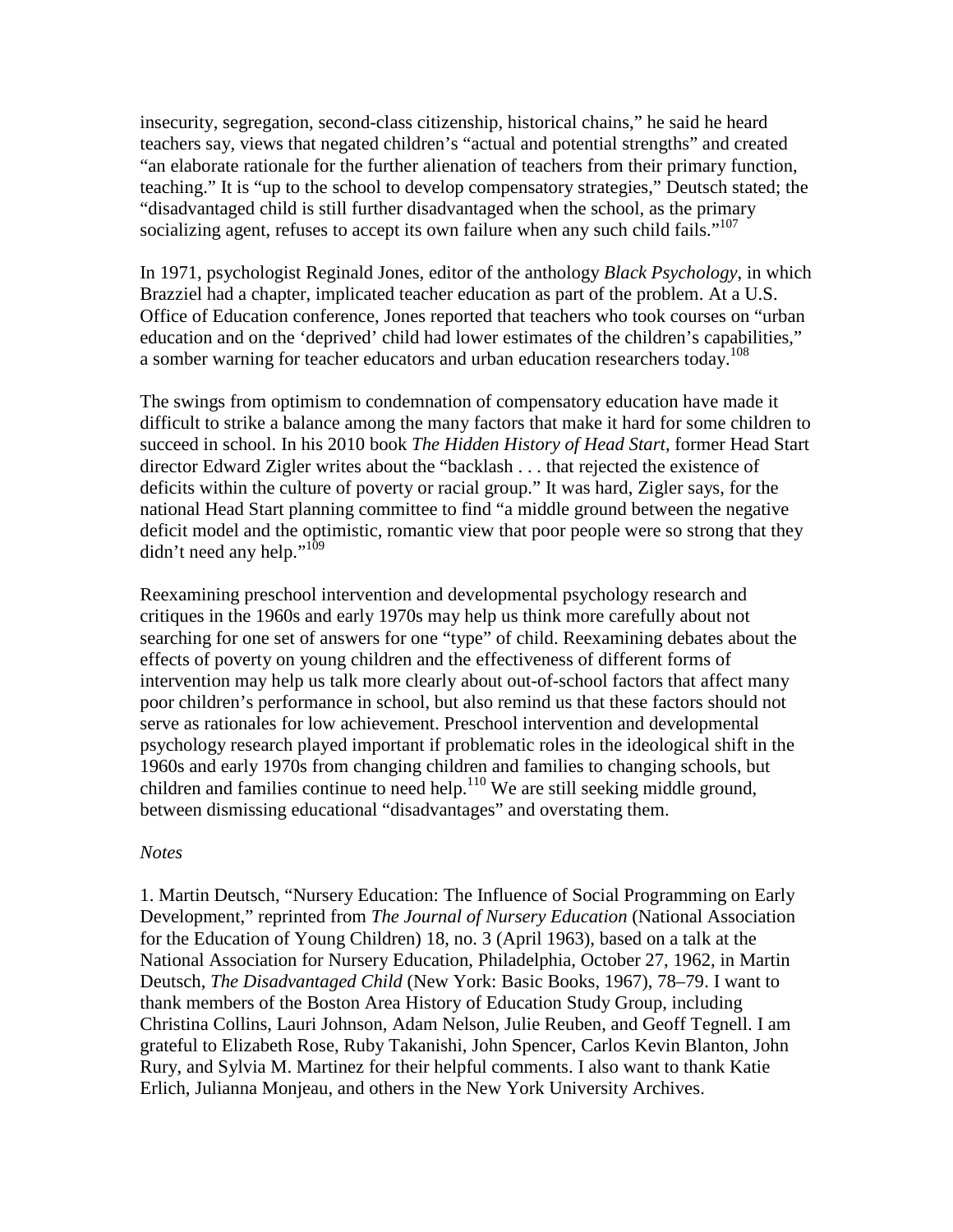2. On deficit discourse, see among others, Richard R. Valencia, ed., *The Evolution of Deficit Thinking: Educational Thought and Practice* (London: Falmer Press, 1997) and *Dismantling Contemporary Deficit Thinking* (New York: Routledge, 2010).

3. Fred Powledge, *To Change a Child: A Report on the Institute for Developmental Studies* (Chicago: Quadrangle Books, 1967)*,* 1. For discussion of the black–white binary that excluded Latino and other children of color, see, among others, Carlos Kevin Blanton, "A Legacy of Neglect: George I. Sánchez, Mexican American Education, and the Ideal of Integration, 1940–1970," in "Rethinking Compensatory Education: Historical Perspectives on Race, Class, Culture, Language, and the Discourse of the 'Disadvantaged Child,'" ed. Barbara Beatty, special issue, *Teachers College Record* 114, no. 6.

4. According to Jacqueline M. Royce, Richard B. Darlington, and Harry W. Murray, all three of these programs met criteria for experimental preschool studies with at least 100 subjects, of which 16 were completed by 1969. See Royce, Darlington, and Murray, "Pooled Analyses: Findings Across Studies," in *As the Twig Is Bent: Lasting Effects of Preschool Programs*, ed. Consortium for Longitudinal Studies (Hillsdale, NJ: Erlbaum, 1983), 411–12.

5. Oscar Lewis, *The Children of Sanchez* (New York: Random House, 1961); Michael Harrington, *The Other America: Poverty in the United States* (Baltimore: Penguin, 1962); Lee Rainwater, *And the Poor Get Children* (Chicago: Quadrangle, 1960); Nathan Glazer, *Beyond the Melting Pot* (Cambridge, MA: MIT Press, 1963); Thomas F. Pettigrew, *A Profile of the Negro American* (Princeton, NJ: Van Nostrand, 1963); Daniel Patrick Moynihan, "The Negro Family: The Case for National Action," Department of Labor, Office of Policy Planning and Research, Washington, DC, 1965; Lee Rainwater and William L. Yancey, eds., *The Moynihan Report and the Politics of Controversy*  (Cambridge, MA: MIT Press, 1967). For history of this research, see, among others, Michael Katz, ed., *The Underclass Debate* (Princeton, NJ: Princeton University Press, 1993), and James T. Patterson, *Freedom Is Not Enough: The Moynihan Report and America's Struggle over Black Family Life from LBJ to Obama* (New York: Basic Books, 2010).

6. On infant schools, kindergartens, Hall, Montessori, and child study, see, among others, Barbara Beatty, *Preschool Education America* (New Haven, CT: Yale University Press, 1995); V. Celia Lascarides and Blythe F. Hinitz, *History of Early Childhood Education*  (New York: Falmer Press, 2000); and Gerald Lee Gutek, ed., *The Montessori Method*  (Lanham, MD: Rowman and Littlefield, 2004). On the growth of the child sciences, see, among others, Hamilton Cravens, *Before Head Start: The Iowa Center and America's Children* (Chapel Hill: University of North Carolina Press, 1993); Judith Sealander, *The*  Failed Century of the Child: Governing America's Young in the Twentieth Century (New York: Cambridge University Press, 2003); Ann Hulbert, *Raising America: Experts, Parents, and a Century of Advice about Children* (New York: Knopf, 2003); Alice Boardman Smuts, *Science in the Service of Children, 1893–1935* (New Haven, CT: Yale University Press, 2006); and Barbara Beatty, Emily D. Cahan, and Julia Grant, eds.,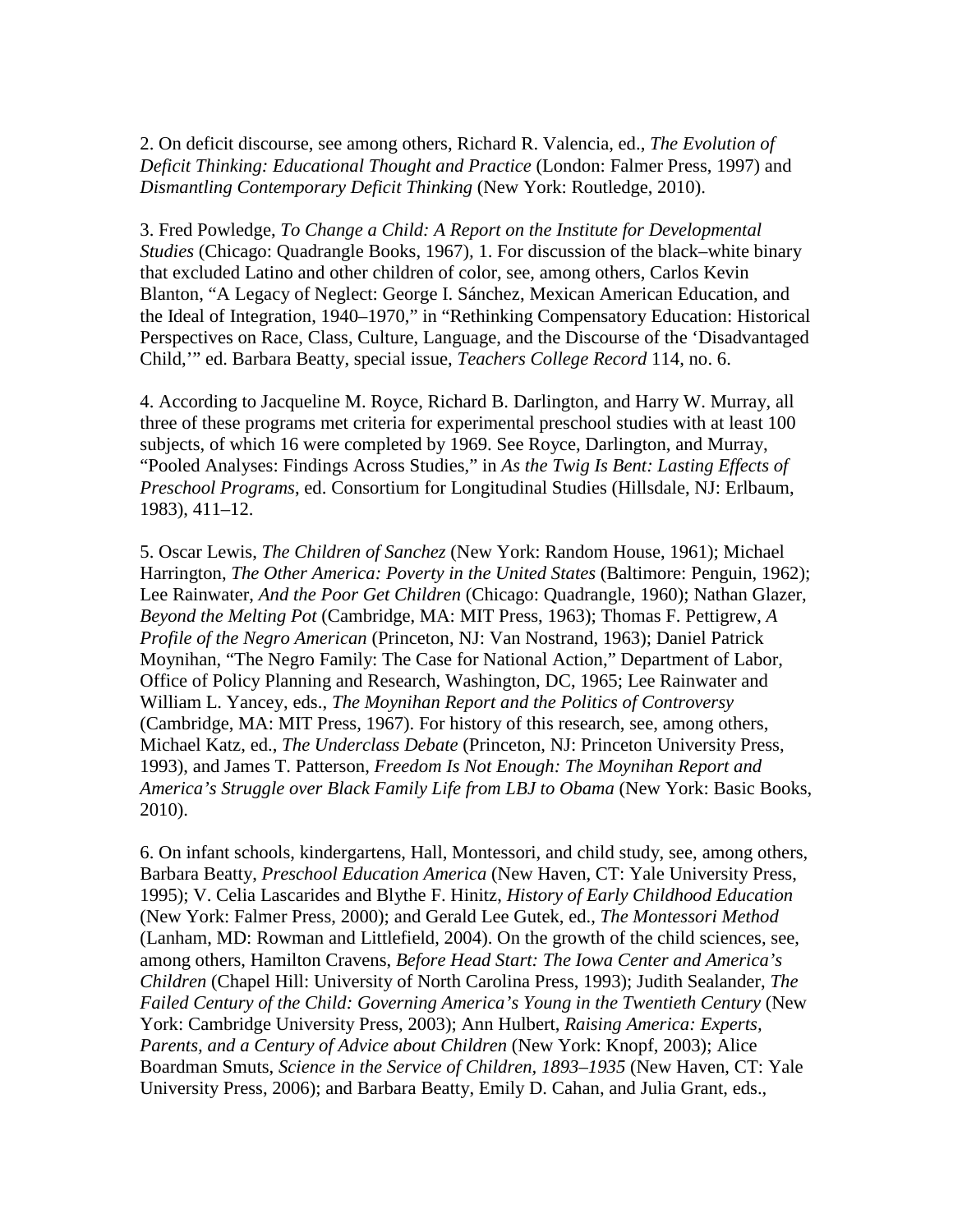*When Science Encounters the Child: Education, Parenting, and Child Welfare in 20th-Century America* (New York: Teachers College Press, 2006). On the history of attempts to cure poverty through preschool education, see, among others, Harold Silver and Pamela Silver, *An Educational War on Poverty: American and British Policy-Making, 1960–1980* (New York: Cambridge University Press, 1991).

The term "child sciences" comes from Hamilton Cravens, "Child Saving in the Age of Professionalism, 1915–1930," in *American Childhood: A Research Guide and Historical Handbook*, ed. Joseph Hawes and N. Ray Hiner (Westport, CT: Greenwood Press, 1985), 415–88. On children and families in the 1960s generally, see, among others, Steven Mintz, *Huck's Raft: A History of American Childhood* (Cambridge, MA: Harvard University Press, 2004), 313; N. Ray Hiner and Joseph Hawes, *Growing Up in America*  (Urbana: University of Illinois Press, 1985); and Paula S. Fass and Mary Ann Mason, eds., *Childhood in America* (New York: New York University Press, 2000).

7. Harold M. Skeels and Harold Dye, "A Study of the Effects of Differential Stimulation on Mentally Retarded Children," *Proceedings of the American Association of Mental Deficiency* 44 (1939): 114–36. On the orphanage studies, preschool research at the Iowa Child Welfare Research Station, and critiques of this research, see Cravens, *Before Head Start*. On child development research generally, see, among others, Robert R. Sears, *Your Ancients Revisited: A History of Child Development* (Chicago: University of Chicago Press, 1975); Emily D. Cahan, "Toward a Socially Relevant Science: Notes on the History of Child Development," in *When Science Encounters the Child,* 16–34; and Barbara Beatty, "The Rise of the American Nursery School: Laboratory for a Science of Child Development," in *Developmental Psychology and the Social Changes of Our Times*, ed. David B. Pillemer and Sheldon H. White (New York: Cambridge University Press, 2005), 264–87.

8. On maternal deprivation, see, among others, Anna Freud and Dorothy Burlingham, *Infants Without Families: the Case for and Against Residential Nurseries (New York:* International University Press, 1944); John Bowlby, *Maternal Care and Mental Health*  (Geneva, Switzerland: World Health Organization, 1951); Rene Spitz, "Hospitalism: An Inquiry into the Genesis of Psychiatric Conditions in Early Childhood," in *The Psychoanalytic Study of the Child*, vol. 1, ed. Anna Freud, Heinz Hartmann, and Ernst Kris (New York: International University Press, 1945), 53–74. For a review of other deprivation research, see, among others, Cynthia P. Deutsch, "Environment and Perception," in *Social Class, Race, and Psychological Development*, ed. Martin Deutsch, Irwin Katz, and Arthur Jensen (New York: Holt, Rinehart and Winston, 1968), 58–85.

9. On the blurring of sensory and cultural deprivation research, see Mical Raz, "Was Cultural Deprivation in Fact Sensory Deprivation? Deprivation, Retardation and Intervention in the USA," *History of the Human Sciences,* December 29, 2010, 1–19. For a view from developmental psychology, see J. McVicker Hunt, "The Psychological Basis for Using Preschool Enrichment as an Antidote for Cultural Deprivation," paper given at the Arden House Conference on Preschool Enrichment of Socially Disadvantaged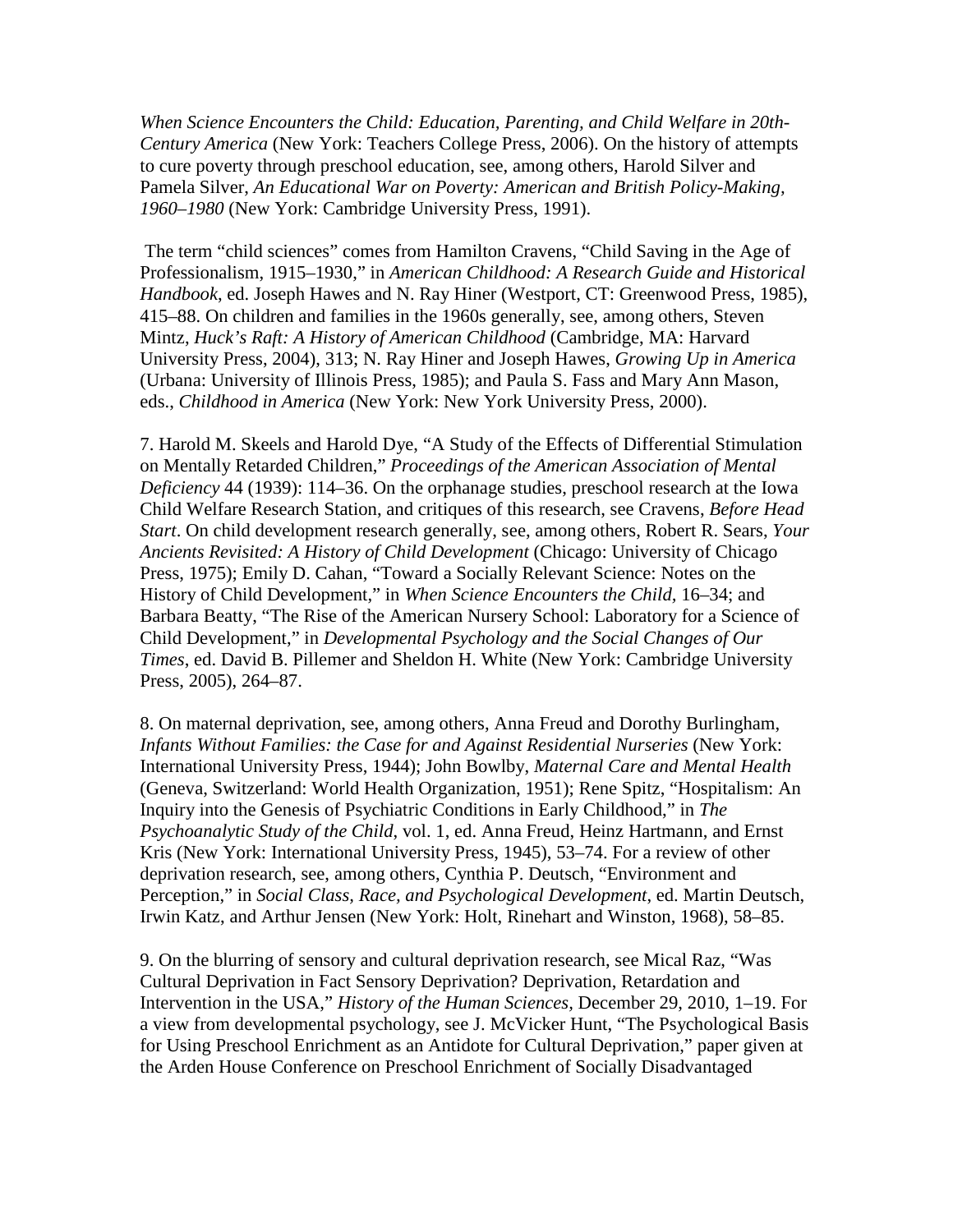Children," 1962, in J. McVicker Hunt *The Challenge of Incompetence and Poverty*  (Urbana: University of Illinois Press, 1969), 39.

10. White House Conference on Child Health and Protection, Committee on the Infant and Preschool Child, John E. Anderson, Chairman, *The Young Child in the Home* (New York: D Appleton-Century, 1936), 23, 269, 345. See also Diana Selig, "The Whole Child: Social Science and Race at the White House Conference of 1930," in *When Science Encounters the Child,* 136–156. On Selena Butler, see Darlene R. Roth, "Selena Butler," in *Notable American Women: The Modern Period*, ed. Barbara Sicherman and Carol Hurd Green (Cambridge, MA: Harvard University Press, 1980), 127–29; and Christine A. Woyshner, *The National PTA, Race, and Civic Engagement, 1897–1970*  (Columbus: Ohio State University Press, 2009).

11. See Otto Klineberg, *Race Differences* (New York: Harper, 1935); *Negro Intelligence and Selective Migration* (New York: Columbia University Press, 1935); "Negro-White Differences in Intelligence Test Performance: A New Look at an Old Problem," *American Psychologist* 18 (April 1963): 198–203; and Richard Kluger, *Simple Justice*: *The History of Brown v. Board of Education and Black America's Struggle for Equality*  (New York: Knopf, 1976). For overviews of the extensive literature on hereditarianism and deficit thinking, see, among many others, Paul Davis Chapman, *Schools as Sorters: Lewis M. Terman, Applied Psychology, and the Intelligence Testing Movement, 1890– 1930* (New York: New York University Press, 1988); and Richard R. Valencia, "Genetic Pathology Model of Deficit Thinking," in *The Evolution of Deficit Thinking: Educational Thought and Practice*, 41–112. On Mamie Clark and the Clarks' work in New York City, see, among others, Gerald Markowitz and David Rosner, *Children, Race, and Power: Kenneth and Mamie Clark's Northside Center* (Charlottesville: University Press of Virginia, 1996). On "damage imagery," see also Daryl Michael Scott, *Contempt and Pity: Social Policy and the Image of the Damaged Black Psyche, 1880–1996* (Chapel Hill: University of North Carolina Press, 1997).

12. W. E. B. Du Bois, *The Philadelphia Negro: A Social Study* (Philadelphia: Published for the University, 1899); and *The Negro American Family* (Atlanta, GA: Atlanta University Press, 1908); E. Franklin Frazier, *The Negro Family in Chicago* (Chicago: University of Chicago Press, 1932); and *The Negro Family in the United States,* revised and abridged ed. (1939; repr., Chicago: University of Chicago Press, 1966), 243–244, 349.

13. Horace Mann Bond, *The Education of the Negro in the American Social Order* (New York: Prentice Hall, 1934), and see Wayne J. Urban, *Black Scholar: Horace Mann Bond, 1904–1972* (Athens: University of Georgia Press, 1992).

14. Allison Davis, Burleigh B. Gardner, and Mary R. Gardner, *Deep South: A Social Anthropological Study of Caste and Class* (Chicago: University of Chicago Press, 1941). On anthropologists and deficit thinking, see Douglas E. Foley, "Deficit Thinking Models Based on Culture: The Anthropological Protest," in *The Evolution of Deficit Thinking,*  113–31.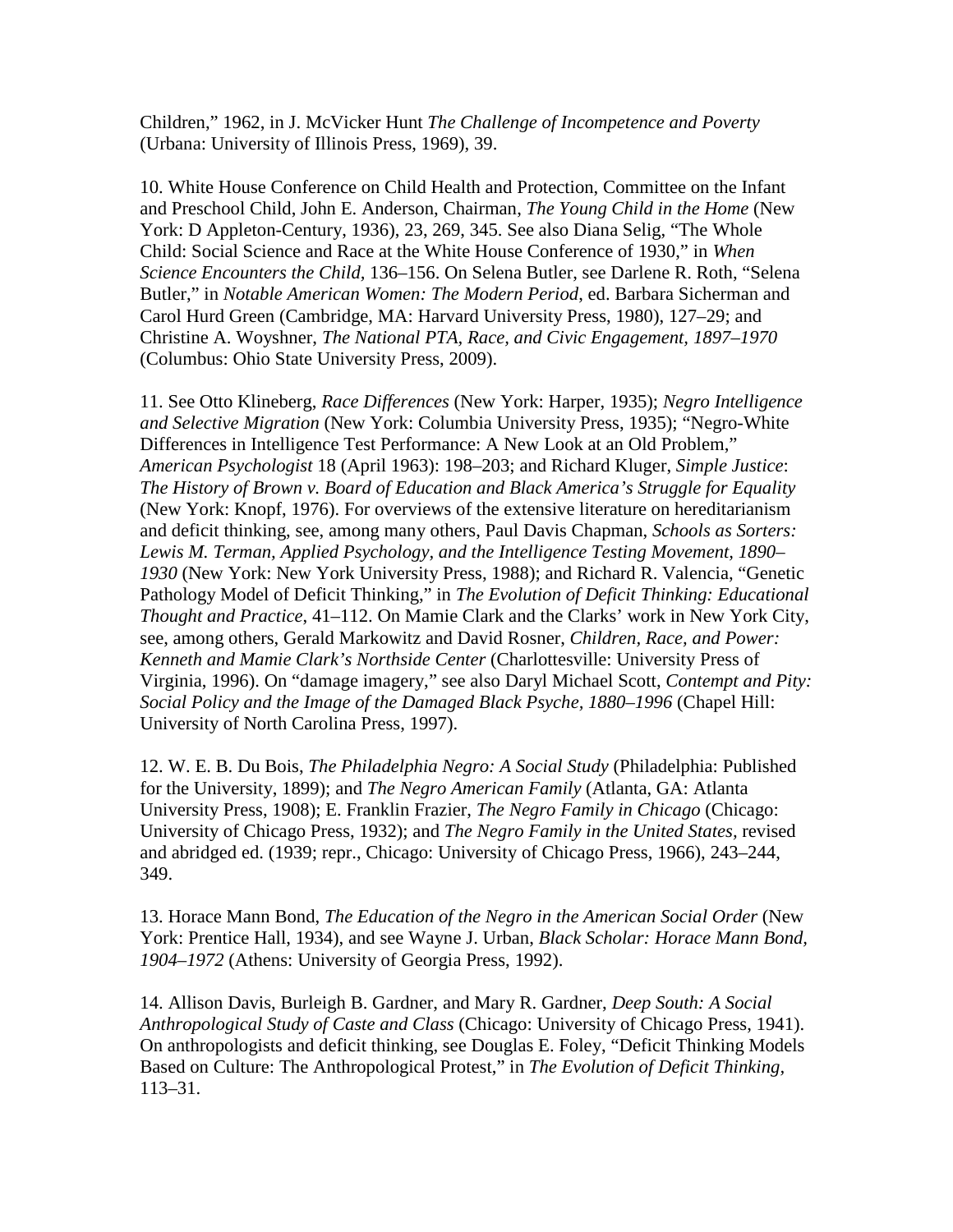15. W. Allison Davis and Robert J. Havighurst, *Father of the Man* (Boston: Houghton Mifflin, 1947), 215.

16. Allison Davis, *Social-Class Influences upon Learning* (Cambridge, MA: Harvard University Press, 1948), 1–2, 23, 41, 63, 78. On Davis and *The Davis-Eells Test of General Intelligence*, see Michael R. Hillis, "Allison Davis and the Study of Race, Social Class, and Schooling," *Journal of Negro Education* 64 (Winter 1995): 33–41.

17. J. McVicker Hunt, *Intelligence and Experience* (New York: The Ronald Press Company, 1961); Benjamin Bloom, *Stability and Change in Human Characteristics*  (New York: Wiley, 1964).

18. Frank Reissman, *The Culturally Deprived Child* (New York: Harper and Row, 1962); Frank Reissman, "The Overlooked Positives of Disadvantaged Groups," *Journal of Negro Education* 33 (Summer 1964): 227.

19. Martin Deutsch, "Curriculum Vitae," n.d., Archives, New York University; telephone interview with Cynthia P. Deutsch, November 11, 2010.

20. Martin Whiteman, Bert B. Brown, and Martin Deutsch, "Some Effects of Social Class and Race on Children's Language and Intellectual Abilities," in Deutsch, *The Disadvantaged Child,* 321–24.

21. Richard Bloom, Martin Whiteman, and Martin Deutsch, "Race and Social Class as Separate Factors Related to Social Environment," *American Journal of Sociology* 70, no. 4 (January 1965): 471–76. On black parents' high educational aspirations for their children, see, among others, James Anderson, *The Education of Blacks in the South, 1860–1935* (Chapel Hill: University of North Carolina Press, 1988); and Vanessa Siddle Walker, *Their Highest Potential: An African American School Community in the Segregated South* (Chapel Hill: University of Carolina Press, 1996).

22. Whiteman, Brown, and Deutsch, "Some Effects of Social Class and Race on Children's Language and Intellectual Abilities," in Deutsch, *The Disadvantaged Child,* 332, 331, and on language generally and conclusions, 328–35.

23. Martin Deutsch, "The Role of Social Class in Language Development," in *Education of the Disadvantaged*, ed. A. Harry Passow, Miriam Goldberg, and Abraham J. Tannenbaum (New York: Holt, Rinehart and Winston, 1967), 223. See, for instance, Vera P. John, "The Intellectual Development of Slum Children: Some Preliminary Findings," *American Journal of Orthopsychiatry* 33 (October1963): 813–22. On Bernstein, see "Language and Social Class," *British Journal of Sociology* 11 (September 1960): 271–76; "Elaborated and Restricted Codes," *Sociological Inquiry* 36 (April 1966): 254–61; and Alan R. Sadovnik, ed., *Knowledge and Pedagogy: the Sociology of Basil Bernstein*  (Norwood, NJ: Ablex, 1995).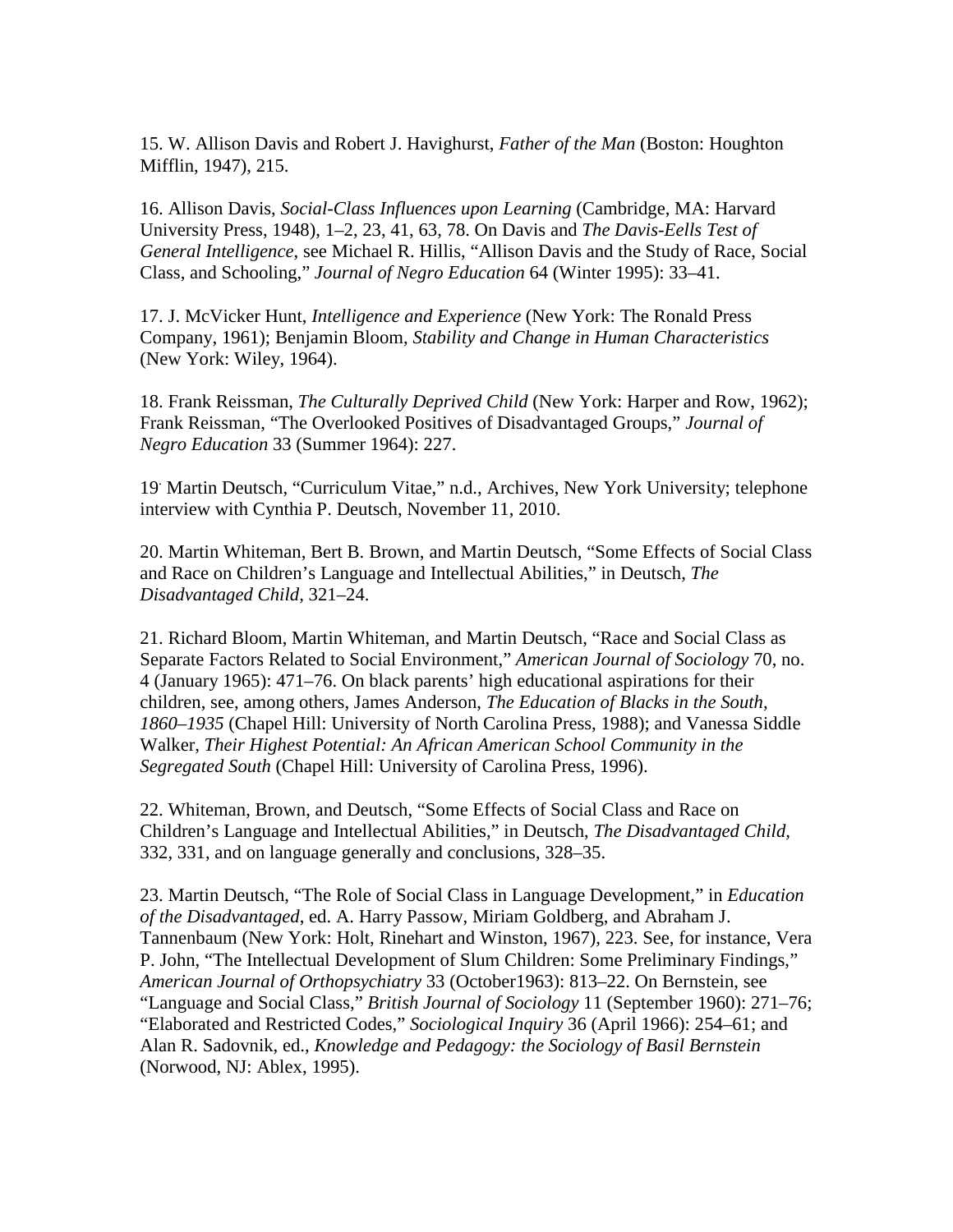24. Institute for Developmental Studies, "Annual Report 1965," quoted in Powledge, *To Change a Child,* 4.

25. Interview with Cynthia Deutsch, November 11, 2010; Institute for Developmental Studies pamphlet, n.d., New York University Archives and Special Collections; Bernice H. Fleiss, "A New Venture in New York City," in *Teaching the Disadvantaged Young Child*, ed. National Association for the Education of Young Children, (Washington, DC: National Association for the Education of Young Children, 1966), 41–43; Celia B. Stendler-Lavatelli, "Environmental Intervention in Infancy and Early Childhood" in *Social Class, Race, and Psychological Development*, 347–80; Martin Deutsch, Cynthia P. Deutsch, Theresa J. Jordan, and Richard Grallo, "The IDS Program: An Experiment in Early and Sustained Enrichment," in *As the Twig Is Bent,* 377–410; Edward F. Zigler and Sally J. Styfco, *The Hidden History of Head Start* (New York: Oxford University Press, 2010), 8–9. On preschool to Grade Three, see publications of the Foundation for Child Development and work by the foundation's director, Ruby Takanishi, and other advocates of integrating preschool with the primary grades.

26. Cynthia P. Deutsch and Martin Deutsch, "Brief Reflections on the Theory of Early Childhood Enrichment Programs," in *Early Education*, ed. Robert D. Hess and Roberta Meyer Bear (Chicago: Aldine, 1968), 84, 85.

27. Martin Deutsch, "Early School Environment: Its Influence on School Adaptations," in *The School Dropout*, ed. Daniel Schreiber (Washington, DC: National Education Association, 1964), 97, quoted in Powledge, *To Change a Child,* 28.

28. Institute for Developmental Studies pamphlet and "Proceedings of a Presentation to the Division of Early Childhood and Elementary Education by the Institute for Developmental Studies, November 28, 1966" and "Proceedings No. 2 of a Presentation to the Division of Early Childhood and Elementary Education by the Institute for Developmental Studies, November 24, 1967," Records of the School of Education/SEHNAP, RG 26.3, Series 4, Institute for Developmental Studies Promo (1966–1976), folders 1 and 2, Archives and Special Collections, New York University; Deutsch et al., "The IDS Program"; and Powledge, *To Change a Child.*

29.. Celia B. Stendler-Lavatelli, "Environmental Intervention in Infancy and Early Childhood," in *Social Class, Race, and Psychological Development,* 347–80, quoted in Zigler and Styfco, *Hidden History of Head Start*, 8.

30. Charles E. Silberman, "Give Slum Children a Chance," *Harper's Magazine* (May 1964): 39, 40.

31. On Lady Bird Johnson's visit and how Deutsch influenced Head Start, see Sandra Condry, "History and Background of Preschool Intervention and the Consortium for Longitudinal Studies," in *As the Twig Is Bent*, 18; Maris A. Vinovsksis, *The Birth of Head Start: Preschool Policies in the Kennedy and Johnson Administrations* (Chicago: University of Chicago Press), 50–52; and Zigler and Styfco, *Hidden History of Head*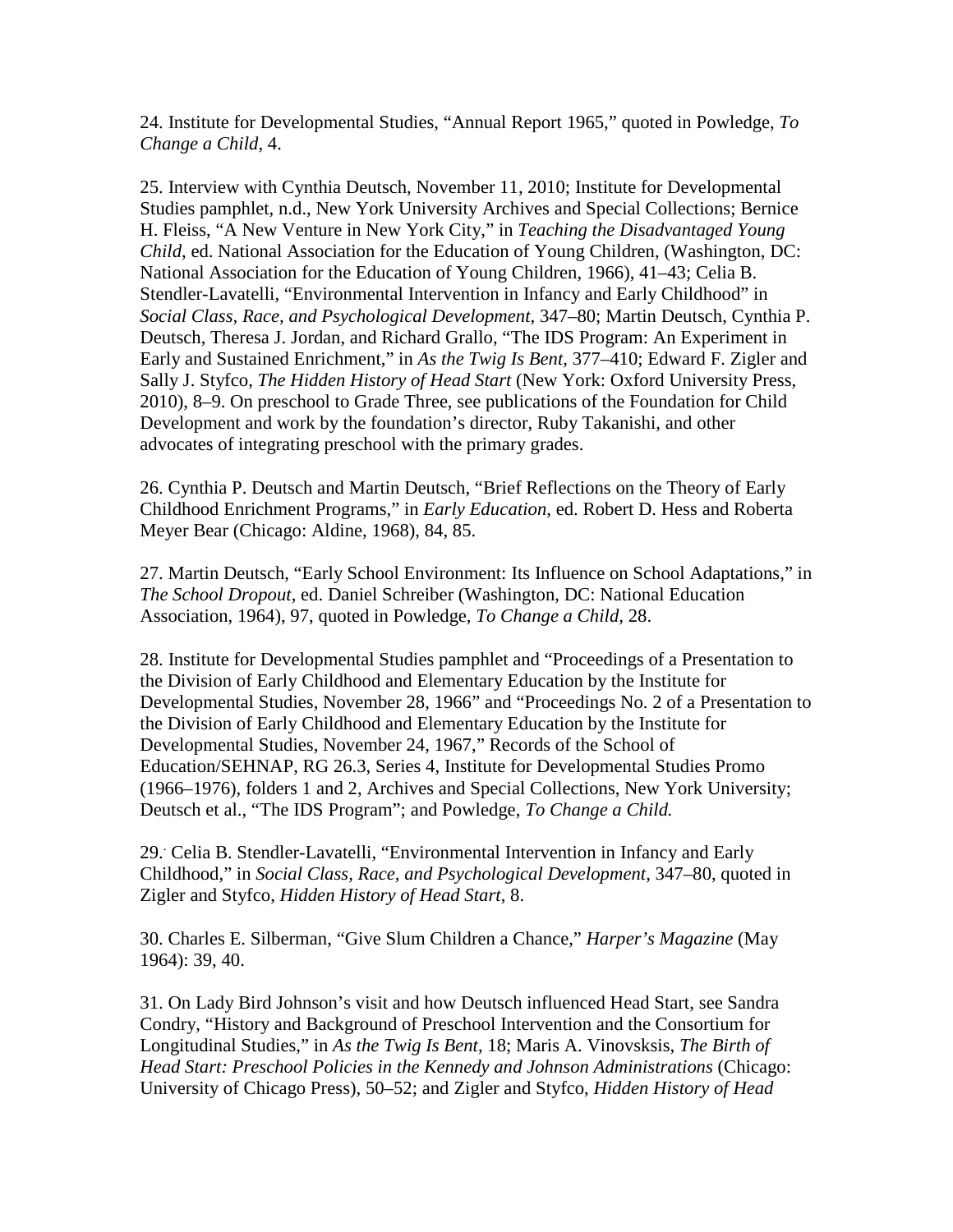*Start*, 8–9. On long-term effects of the Institute for Developmental Studies, see Lisbeth B. Schorr, *Within Our Reach: Breaking the Cycle of Disadvantage* (New York: Doubleday, 1988), 194–95.

32. David P. Weikart, *How High/Scope Grew: A Memoir* (Ypsilanti, MI: High/Scope Press, 2004), 49. See also David L. Kirp, *The Sandbox Investment: The Preschool Movement and Kids-First Politics* (Cambridge, MA: Harvard University Press, 2007), 50–57. On black children being segregated as "disabled," see Adam R. Nelson, *The Elusive Ideal: Equal Educational Opportunity and the Federal Role in Boston's Public Schools, 1950–1985* (Chicago: University of Chicago Press, 2005); and John P. Spencer, "From 'Cultural Deprivation' to Cultural Capital: The Roots and Continued Relevance of Compensatory Education," in "Rethinking Compensatory Education: Historical Perspectives on Race, Class, Culture, Language, and the Discourse of the 'Disadvantaged Child,'" ed. Barbara Beatty, special issue, *Teachers College Record* 114, no. 6.

33. David P. Weikart, "Preliminary Results from a Longitudinal Study of Disadvantaged Preschool Children." Paper presented at the 1967 Convention of the Council for Exceptional Children, St. Louis, Missouri. ERIC Document No. ED030490, 4.

34. Lawrence J. Schweinhart and David P. Weikart, "The Effects of the Perry Preschool Program on Youths through Age 15–A Summary," in *As the Twig Is Bent,*73, 75.

35. David P. Weikart, "Abstract, Preschool Intervention—A Preliminary Report of the Perry Preschool Project," April 12, 1967, ERIC Document No. ED018251.

36. Weikart, *How High/Scope Grew,* 52–54; Schweinhart and Weikart, "The Effects of the Perry Preschool Program," 71–102.

37. Weikart, *How High/Scope Grew,* 65–66; Constance Kamii, interview with author, March 13, 2008; Hanne D. Sonquist and Constance K. Kamii, "Applying Some Piagetian Concepts in the Classroom for the Disadvantaged," *Young Children* 22 (March 1967): 232–46; Constance K. Kamii and Norma L. Radin, "A Framework for a Preschool Curriculum Based on Some Piagetian Concepts," *Journal of Creative Behavior* 1 (Summer 1967): 314–24; Sara Smilansky, *The Effects of Sociodramatic Play on Disadvantaged Preschool Children* (New York: Wiley, 1968); David Weikart et al., *The Cognitively Oriented Curriculum: A Framework for Preschool Teachers* (Washington, DC: National Association for the Education of Young Children, 1971).

38. David P. Weikart, "A Traditional Nursery Program Revisited," in *The Preschool in Action*, ed. Ronald K. Parker (Boston: Allyn and Bacon, 1972), 192; Weikart et al., *The Cognitively Oriented Curriculum,* 53.

39. Weikart et al., *The Cognitively Oriented Curriculum,* 54, 55.

40. David P. Weikart, "Results and Implications from Preschool Intervention Programs," May, 1967, in RG51, Records of the Office of Management and Budget, box 5, folder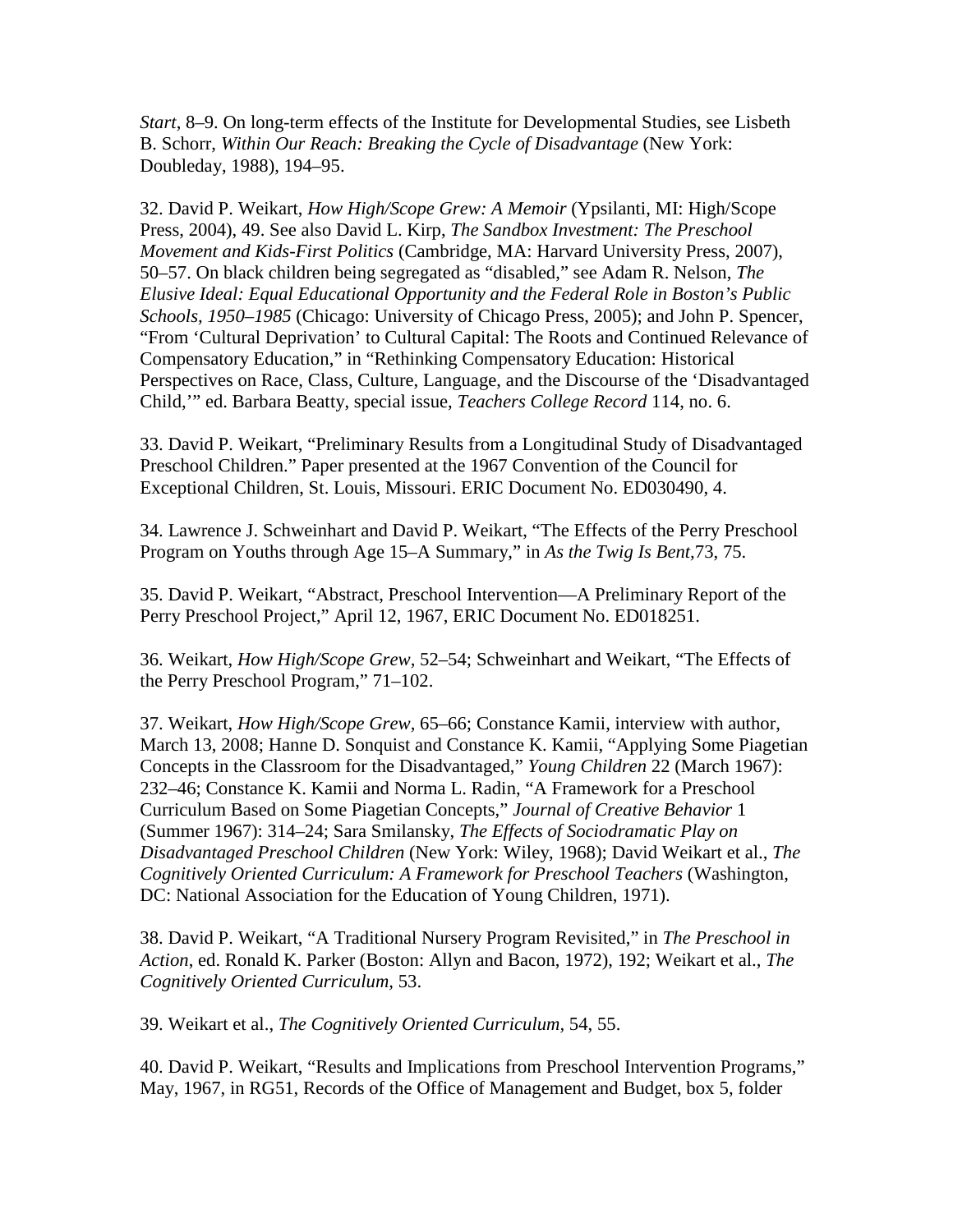"Early Childhood Task Force 1967," National Archives, College Park, Maryland, quoted in Vinovskis, *The Birth of Head Start,* 114.

41. Lawrence J. Schweinhart and David P. Weikart, "Effects of the Perry Preschool Program," in *As the Twig Is Bent,* 86.

42. See, among many successive studies, David P. Weikart et al., *The Ypsilanti Perry Preschool Project: Preschool Years and Longitudinal Results through Fourth Grade*  (Ypsilanti, MI: High/Scope Press, 1978); Lawrence J. Schweinhart and David P. Weikart, *Young Children Grow Up: The Effects of the Perry Preschool Program on Youth through Age 15* (Ypsilanti, MI: 1980); and Lawrence J. Schweinhart et al., *Lifetime Effects: the High/Scope Perry Preschool Study through Age 40* (Ypsilanti, MI: 2005).

43. Carl Bereiter, "A Nonpsychological Approach to Early Compensatory Education," in *Social Class, Race, and Psychological Development*, 337–46.

44. Carl Bereiter and Siegfried Engelmann, *Teaching Disadvantaged Children in the Preschool* (Englewood Cliffs, NJ: Prentice-Hall, 1966), 8. See also Siegfried "Zig" Engelmann, *Teaching Needy Kids in Our Backward System: 42 Years of Trying* (Eugene, OR: ADI Press, 2007).

45. Bereiter and Engelmann, *Teaching Disadvantaged Children,* 28, 32, 34.

46. Bereiter and Engelmann, *Teaching Disadvantaged Children,* 22–46; and see Siegfried Engelmann, "How to Construct Effective Language Programs for the Poverty Child," in *Language and Poverty*, ed. Frederick Williams (Chicago: Markham, 1970), 102.

47. Bereiter and Engelmann, *Teaching Disadvantaged Children in the Preschool,* 105–

10.

48. Bereiter and Engelmann, *Teaching Disadvantaged Children in the Preschool,* 53–54; Bereiter, "A Nonpsychological Approach," 344, 345. See also Barbara Beatty, "The Dilemma of Scripted Instruction: Comparing Teacher Autonomy, Fidelity, and Resistance in the Froebelian Kindergarten, Montessori, Direct Instruction, and Success for All," *Teachers College Record* 113, no. 3 (2011), http://www.tcrecord.org ID Number: 16048.

49. For a record of the conference, see Donald Ross Green, Marguerite P. Ford, and George Flamer, eds., *Measurement and Piaget* (New York: McGraw-Hill Book Company, 1971).

50. Siegfried E. Engelmann, "Does the Piagetian Approach Imply Instruction?" *Measurement and Piaget*, 120–21, 126.

51. Constance Kamii and Louise Derman, "Comments on Engelmann's Paper," *Measurement and Piaget*, 130.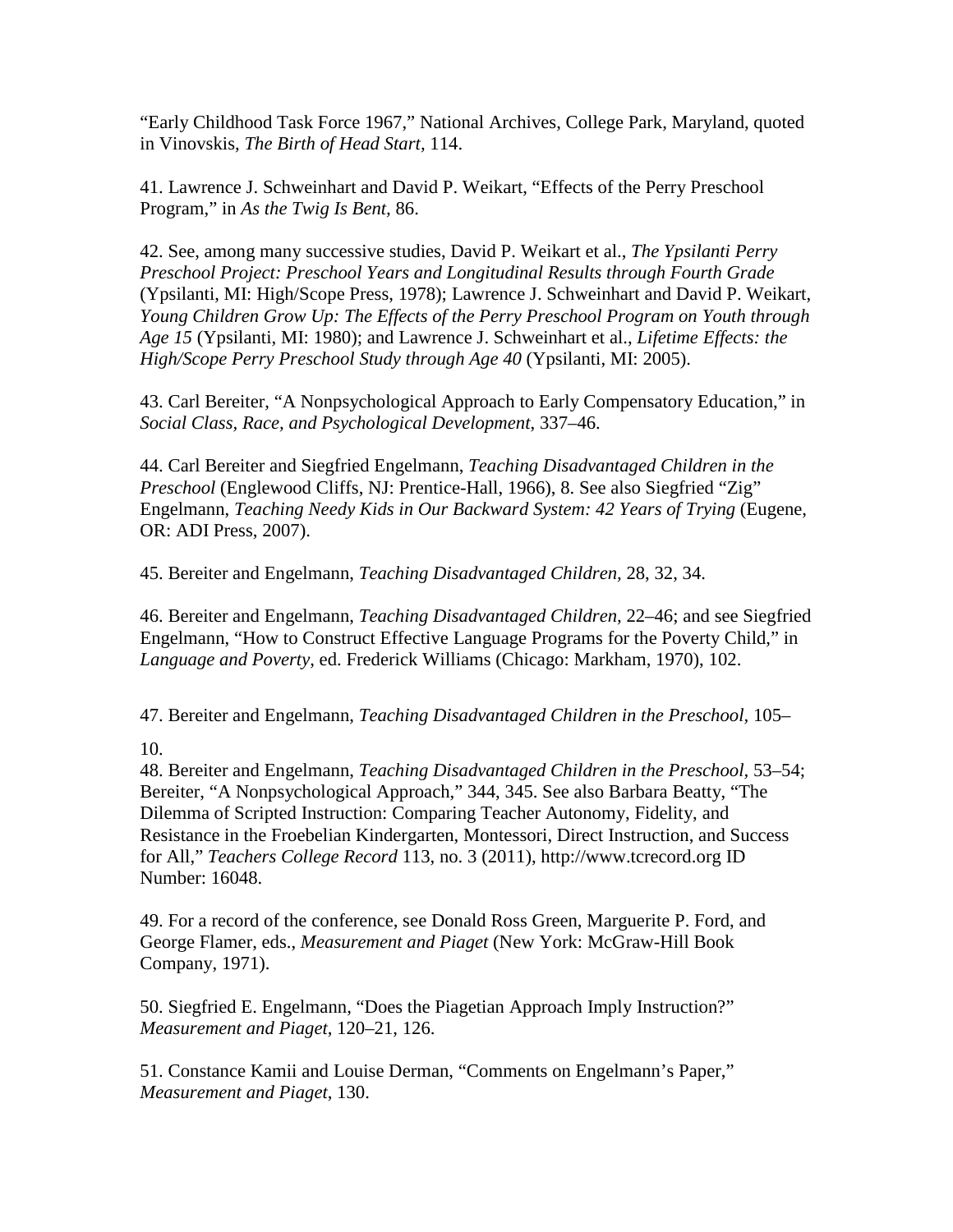52. Engelmann, "Open Discussion," and "Does the Piagetian Approach Imply Instruction?" in *Measurement and Piaget,* 147, 126. The Perry Preschool and direct instruction models were compared in the Head Start Planned Variation study, in which, in the first-year data, the Perry Preschool got the highest IQ test gains, and in the third-year results, which did not include IQ data, the Engelmann-Becker direct instruction model came out on top for academic skills. See Herbert I. Weisberg, "Short-Term Cognitive Effects of Head Start Programs: A Report on the Third Year of Planned Variation— 1971-72," Cambridge, MA: Huron Institute, 1974, 36–37, 182–83, 233, 254, 264.

53. Robert D. Hess and Virginia C. Shipman, "Early Experience and the Socialization of Cognitive Modes in Children," *Child Development* 36 (1965): 869–86. On Hess, see also "Educator-Psychologist Robert D. Hess Dies at 73," news release, Stanford University News Service, July 1, 1993.

54. Robert D. Hess, introduction to "This Week's Citation Classic," *Citation Classics,*  No. 19, May 11, 1981, 179. Hess and Shipman, "Early Experience," 869–86.

55. Hess and Shipman, "Early Experience," 870, 872, 873, 885.

56. Benjamin Bloom, Allison Davis, and Robert Hess, *Compensatory Education for Cultural Deprivation* (New York: Holt, Rinehart & Winston, 1965), 1, 2; also discussed in Diane Ravitch, *The Troubled Crusade: American Education, 1945–1980* (New York: Basic Books, 1983),152.

57. Bloom, Davis, and Hess, *Compensatory Education,* 14, 16, 17; and see Robert D. Hess, Virginia Shipman, and David Jackson, "Some New Dimensions in Providing Equal Educational Opportunity," *Journal of Negro Education,* 34, no. 3 (Summer 1965): 230.

58. Robert D. Hess, "Early Education as Socialization," in Hess and Bear, *Early Education,* 1, 2, 4, 6.

59. Reactions to the Mondale-Brademas bill and text of Nixon veto quoted in Elizabeth Rose, *The Promise of Preschool: From Head Start to Universal Pre-Kindergarten* (New York: Oxford University Press, 2010), 61, 63. See also Elizabeth Rose, "Poverty and Parenting: Transforming Early Education's Legacy in the 1960s," *History of Education Quarterly* 49 (May 2009): 222–34.

60. Sylvia L. M. Martinez and John L. Rury, "From 'Culturally Deprived' to 'At Risk': The Politics of Popular Expression and Educational Inequality in the United States, 1960–1985," in "Rethinking Compensatory Education: Historical Perspectives on Race, Class, Culture, Language, and the Discourse of the 'Disadvantaged Child,'" ed. Barbara Beatty, special issue, *Teachers College Record* 114, no. 6.

61. V. G. Cicerelli, et al., *The Impact of Head Start: An Evaluation of the Effects of Head Start on Children's Cognitive and Affective Development, report presented to the Office*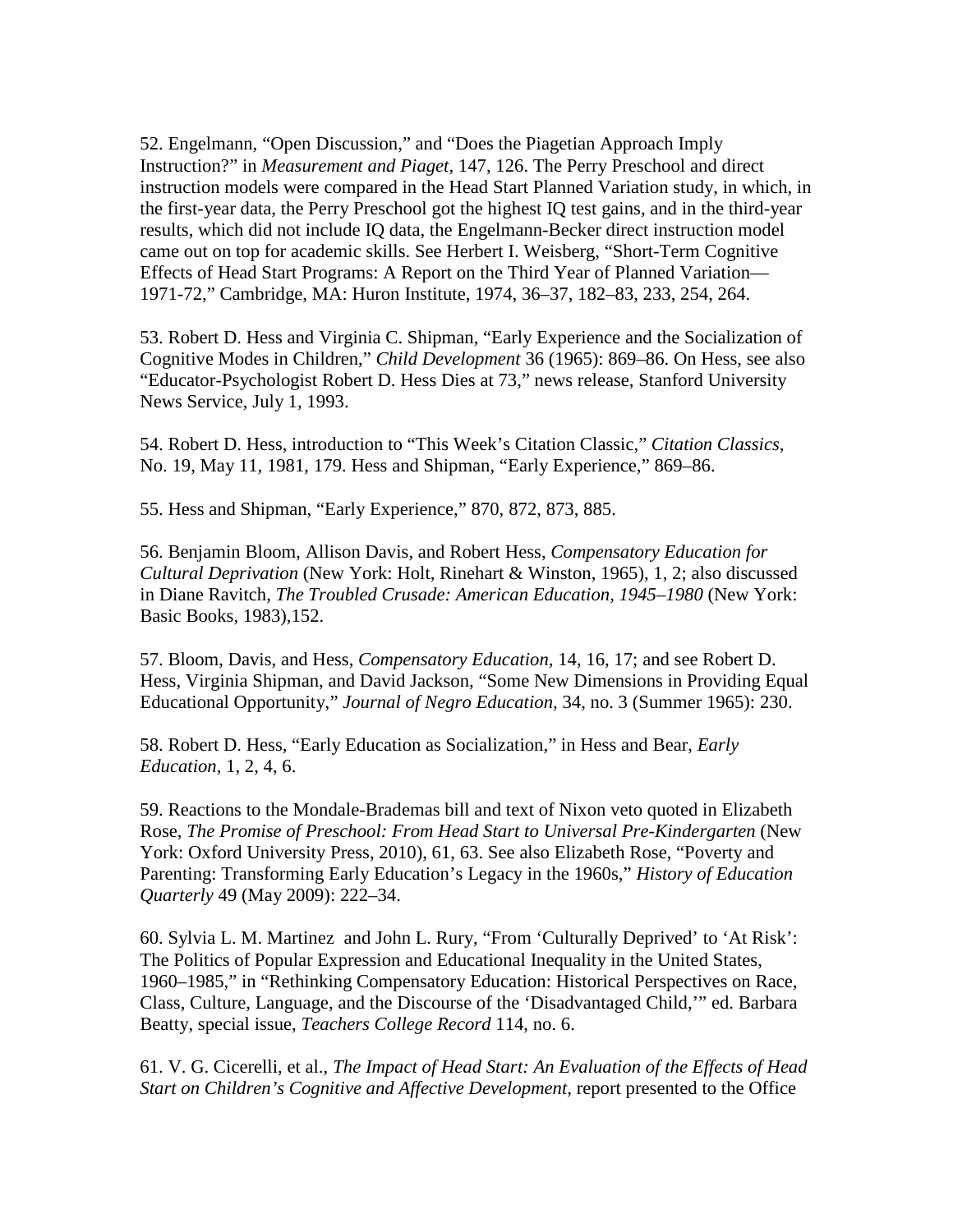of Economic Opportunity by the Westinghouse Learning Corporation (Washington, DC: Clearinghouse for Federal Scientific and Technical Information, 1969). Edward Zigler and Susan Muenchow, *Head Start: The Inside Story of America's Most Successful Educational Experiment* (New York: Basic, 1992), 60–73; Zigler and Styfco, *The Hidden History of Head Start*, 70–78; and Barbara Beatty and Edward Zigler, "Reliving the History of Compensatory Education: Policy Choices,

Bureaucracy, and the Politicized Role of Science in the Evolution of Head Start," in "Rethinking Compensatory Education: Historical Perspectives on Race, Class, Culture, Language, and the Discourse of the 'Disadvantaged Child,'" ed. Barbara Beatty, special issue, *Teachers College Record* 114, no. 6. For other analyses of the report and its effects on Head Start see, among others, Rose, *The Promise of Preschool,* and Vinovskis, *The Birth of Head Start.*

62. Arthur R. Jensen, "How Much Can We Boost IQ and Scholastic Achievement?" *Harvard Educational Review* 39 (Winter 1969): 2; also see Arthur R. Jensen, "How Much Can We Boost IQ and Scholastic Achievement?" Speech given at the annual meeting of the California Advisory Council of Educational Research, San Diego, California, October, 1967, 5, ERIC Document No. 023722.

63. Jensen, "How Much Can We Boost IQ?" 59–60, 74.

64. Ibid., 97, 98, 102, 105, 106.

65. Ibid., 108–9. Quotation from Edmund W. Gordon and Doxey A. Wilkerson, *Compensatory Education for the Disadvantaged* (New York: College Entrance Examination Board, 1966), 158–59.

66. William F. Brazziel, "Letter from the South," *Harvard Educational Review* 39 (Spring 1969): 348–56. William F. Brazziel and Mary Terrell, "An Experiment in the Development of Readiness in a Culturally Disadvantaged Group of First Grade Children," *Journal of Negro Education* 31 (Winter 1962): 4, 5, 6.

67. Brazziel, "Letter," 349. It is not possible to do justice to the mountain of critiques of Jensen's article.

68. William F. Brazziel, "Two Years of Head Start," *Phi Delta Kappan* 48 (March 1967): 348. Bloom, Whiteman, and Deutsch, "Race and Social Class as Separate Factors Related to Social Environment," 314.

69. Brazziel, "Letter from the South," 353–54.

70. Ibid.

71. William F. Brazziel, "White Research in Black Communities: When Solutions Become a Part of the Problem," *Journal of Social Issues* 29, no. 1 (1973): 43.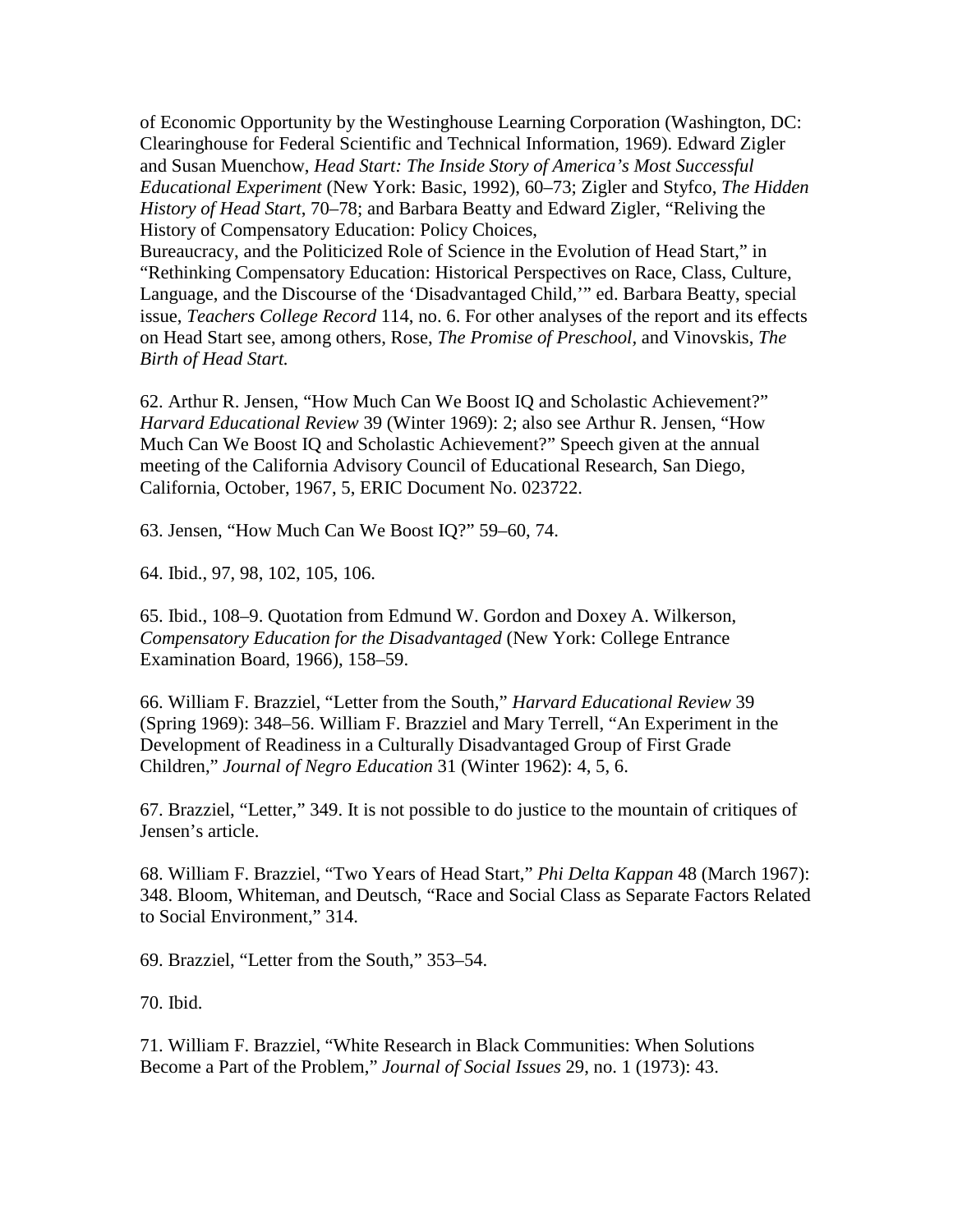72. Brazziel, "White Research," 43.

73. William F. Brazziel, "High IQ Minority Children." Technical paper*,* National Leadership Institute Teacher Education/Early Childhood, University of Connecticut, Storrs, January 1974, 1.

74. Martin Deutsch, "Happenings on the Way Back to the Forum: Social Science, IQ, and Race Differences Revisited," *Harvard Educational Review* 39 (Summer 1969): 524, 525.

75. Deutsch, "Happenings on the Way," 528–29, 530.

76. Andrew Billingsley, *Black Families in White America* (Englewood Cliffs, NJ: Prentice-Hall, 1968), 183. See also, among others, Andrew Billingsley and Jeanne M. Giovannoni, *Children of the Storm: Black Children and American Child Welfare* (New York: Harcourt Brace Jovanovich, 1972); and Carol B. Stack, *All Our Kin* (New York: Harper & Row, 1974).

77. Grace Caroll and colleagues, "Ties: Toddler and Infant Experiences," in *Our Children Too: A History of the Black Caucus of the Society for Research in Child Development, 1973–1997*, ed. Diana T. Slaughter-Defoe, Aline M. Garrett, and Algea O. Harrison-Hale, Monographs of the Society for Research in Child Development, 71, no.1 (2006), 72–73.

78. Michael Cole et al., *The Cultural Context of Learning and Thinking* (New York: Basic Books, 1971), 232; Michael Cole and Jerome S. Bruner, "Cultural Differences and Inferences about Psychological Processes," *American Psychologist* 26, no. 1 (1972): 867–76; Michael Cole and Sylvia Scribner, *Culture and Thought* (New York: Wiley, 1974).

79. William Labov, "The Logic of Nonstandard English," in *Language in the Inner City*  (Philadelphia: University of Pennsylvania Press, 1972), 201–2, 207, 223–24, 233–36.

80. Courtney B. Cazden, Vera P. John, and Dell Hymes, eds., *Functions of Language in the Classroom* (New York: Teachers College Press, 1972).

81. Stephen S. Baratz and Joan C. Baratz, "Early Childhood Intervention: The Social Science Base of Institutional Racism," *Harvard Educational Review* 40 (Winter 1970): 29–50, reprinted in *As the Twig Is Bent: Readings in Early Childhood Education*, ed. Robert H. Anderson and Harold G. Shane (Boston: Houghton Mifflin, 1971), 35. For an overview, see also Herbert P. Ginsburg, "The Myth of the Deprived Child: New Thoughts on Poor Children," in *The School Achievement of Minority Children*, ed. Ulric Neisser (Hillsdale, NJ: Erlbaum, 1986), and *The Myth of the Deprived Child: Poor Children's Intellect and Education* (Englewood Cliffs, NJ: Prentice-Hall, 1972).

82. Baratz and Baratz, "Early Childhood Intervention," 37.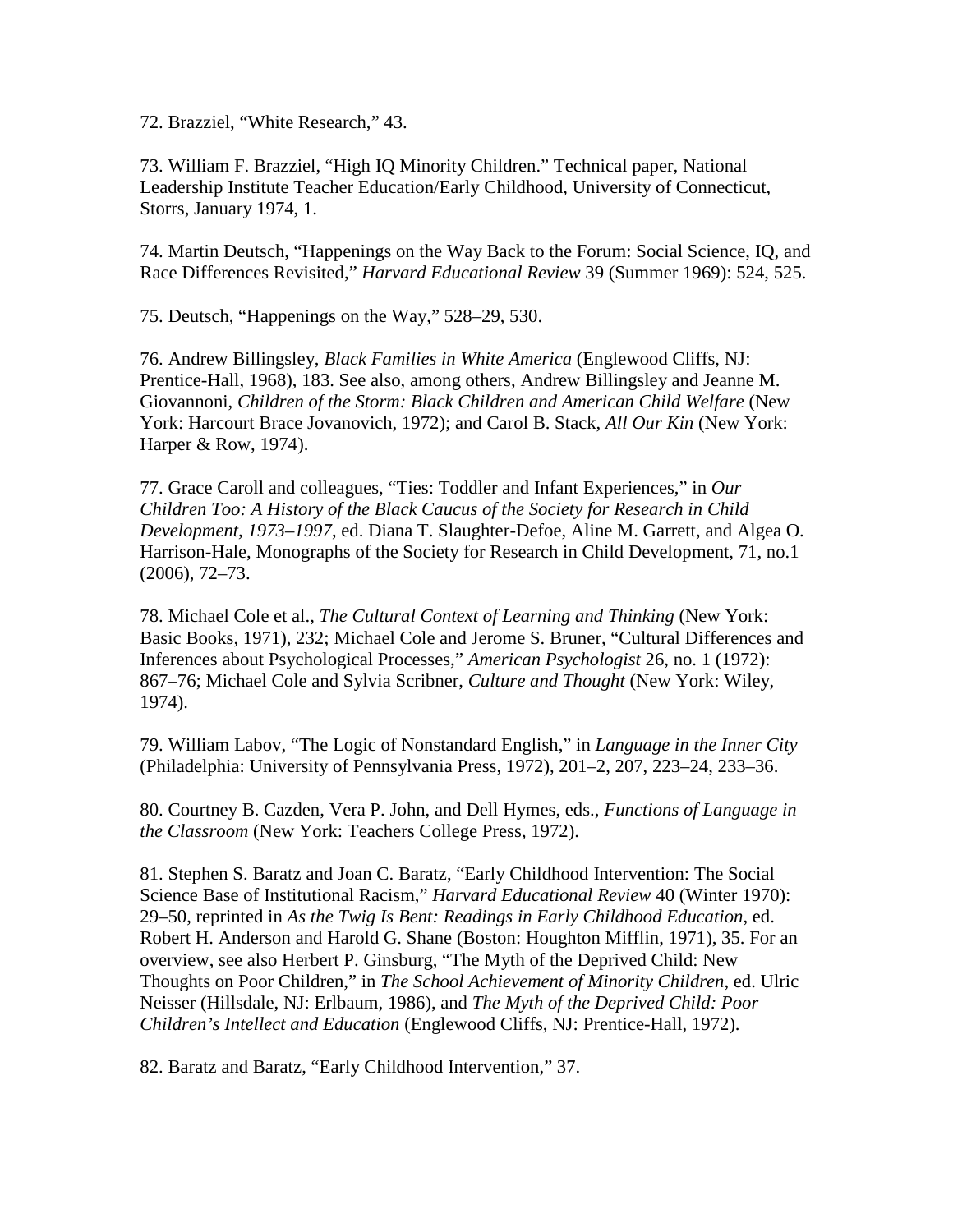83. Baratz and Baratz, "Early Childhood Intervention," 40, 43, 48, 50. See also, Joan C. Baratz, "A Bi-Dialectal Task for Determining Language Proficiency in Economically Disadvantaged Negro Children," *Child Development* 40 (September 1969): 889–901.

84. For discussion of the search for status in education and developmental psychology, see, among others, Ellen Condliffe Lagemann, *An Elusive Science: The Troubling History of Education Research* (Chicago: University of Chicago Press, 2000); and Barbara Beatty, "The Rise of the American Nursery School: Laboratory for a Science of Child Development," and "Transitory Connections: The Reception and Rejection of the Jean Piaget's Psychology in the Nursery School Movement in the 1920s and 1930s," *History of Education Quarterly* 49 (December 2009): 442–64.

85. Deutsch, preface to *The Disadvantaged Child*, vii; Robert Coles, *Children of Crisis: A Study of Courage and Fear* (Boston: Little, Brown, 1967).

86. Robert Coles, review of *The Disadvantaged Child, Pediatrics* 42 (August 1968): 380.

87. Martin Deutsch, preface to Powledge, *To Change a Child*, vii.

88. See Wayne Urban, "What's In a Name: *Education and the Disadvantaged American* (1962)," *Paedagogica Historica* 45 (February–April 2009): 251–64, for an example of how the 1962 Education Policies Commission failed to deal with racial discrimination.

89. Herbert Weisberg, principal investigator for the study of third-year Head Start Planned Variation data, says that he and many other preschool education evaluators believed that technical solutions were possible and focused narrowly on getting these solutions "right." Herbert Weisberg, interview with author, September 9, 2009.

90. On optimism and enthusiasm, see Bettye M. Caldwell, "Introduction: Period of Consolidation," in *Disadvantaged Child*, vol. 3, ed. Jerome Hellmuth (New York: Brunner/Mazel, 1970), vi, quoted in Silver and Silver, *An Educational War on Poverty,*  142.

91. Eleanor E. Maccoby and Miriam Zellner, *Experiments in Primary Education: Aspects of Project Follow-Through* (New York: Harcourt Brace Jovanovich, 1970), 128. Many historians of education have written about these cycles of hope and disillusion. See, among others, David Tyack and Larry Cuban, *Tinkering Toward Utopia: A Century of Public School Reform* (Cambridge, MA: Harvard University Press, 1995).

92. Records of the Institute for Developmental Studies, held in the New York University Archives, include hundreds of pages of beseeching, increasingly frustrated letters from Deutsch seeking continuation funding from many different sources.

93. Richard K. Kerckhoff, "Race and Social Class as Opportunities for Early Education," revision of remarks made at NAEYC Conference, Miami Beach, Florida, October 1964, in NAEYC, *Teaching the Disadvantaged Young Child,* 73.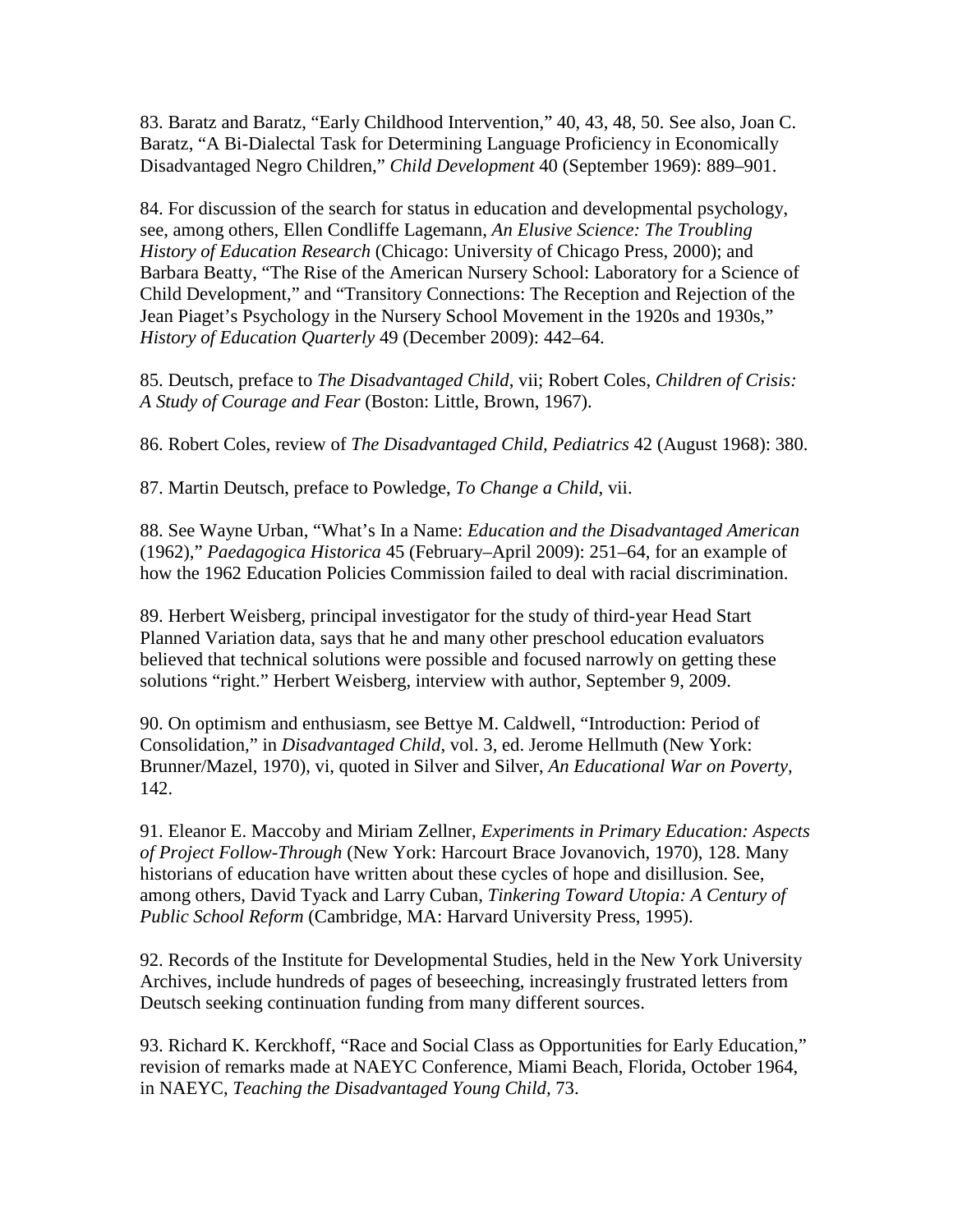94. Jacob W. Getzels, "Pre-school Education," *Teachers College Record* 68 (1966): 226.

95. J. McVicker Hunt, "Reflections on a Decade of Early Education," *Journal of Abnormal Psychology* 3, no. 4 (1975): 280.

96. Martin Deutsch interview quoted in Silver and Silver, *An Educational War on Poverty,* 86, also quoted in Zigler and Styfco, *The Hidden History of Head Start,* 9, and in Vinovskis, *The Birth of Head Start*, 104. For more on early doubts about Head Start, see Julius B. Richmond, "Disadvantaged Children: What Have They Compelled Us to Learn?" *Yale Journal of Biology and Medicine* 43 (December 1970): 135; Zigler and Muenchow, *Head Start*; and Rose, *The Promise of Preschool.*

97. Kenneth B. Clark, *Dark Ghetto: Dilemmas of Social Power* (New York: Harper and Row, 1965)*,* 129, 130. For discussion of Baratz and Baratz and Clark, see Silver and Silver, *An Educational War on Poverty,* 60, 328–29.

98. See Ken Auletta, *Underclass* (New York: Random House, 1982); William Julius Wilson, *The Truly Disadvantaged: The Inner City, the Underclass, and Public Policy*  (Chicago: University of Chicago Press, 1987); and Katz, *The Underclass Debate.*

99. Schorr, *Within Our Reach,* 179–214.

100. John U. Ogbu, *Black American Students in an Affluent Suburb: A Study of Academic Disengagement* (Mahwah, NJ: Erlbaum, 2003); Ronald F. Ferguson, *Toward Excellence*  with Equity: An Emerging Vision for Closing the Achievement Gap (Cambridge, MA: Harvard Education Press, 2007).

101. Jeanne Brooks-Gunn et al., "The Black-White Test Score Gap in Young Children: Contributions of Test and Family Characteristics," *Applied Developmental Science* 7, no. 4 (2003): 239–52. On social class differences in parenting, see also Annette Lareau, *Unequal Childhoods: Class, Race, and Family Life* (Berkeley: University of California Press, 2003).

102. Laurie Miller Brotman et al., "Promoting Effective Parenting Practices and Preventing Child Behavior Problems in School among Ethnically Diverse Families from Underserved, Urban Communities," *Child Development* 82 (January/February 2011): 259.

103. Betty Hart and Todd R. Risley, *Meaningful Differences in the Everyday Experience of American Children* (Baltimore: P. H. Brookes, 1995). See for instance, Catherine P. Snow et al., Committee on Preventing Reading Difficulties in Young Children, *Preventing Reading Difficulties in Young Children* (Washington, DC: National Academies Press, 1998).